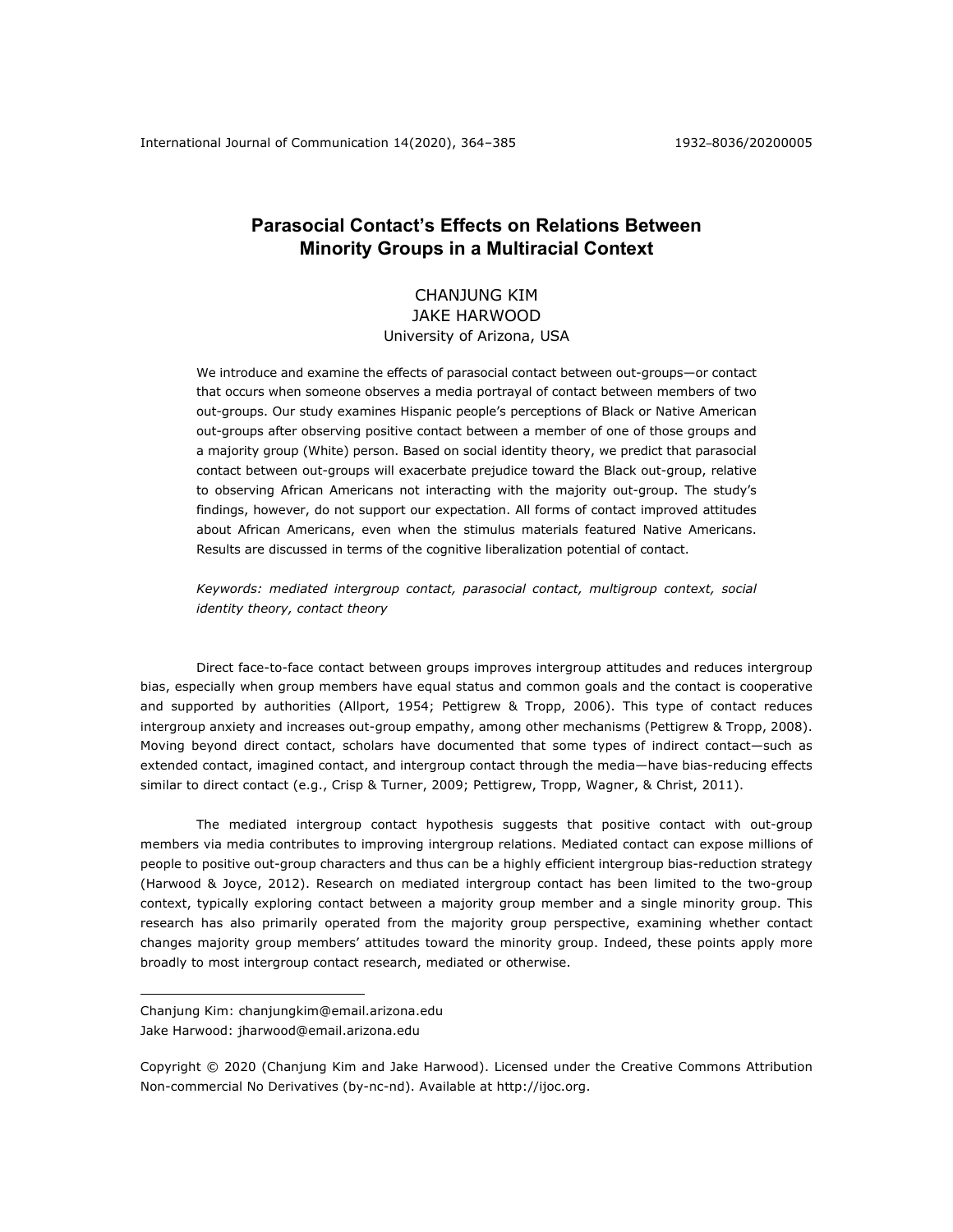World cultures, including U.S. culture, are increasingly multicultural. The U.S. Census Bureau (2011) estimates that minorities will be the majority by 2042. With this change in population composition, relations among minority racial groups become increasingly important. Thus, we advocate more attention in contact research to exchanges between minority group members, including explorations of the effects of media contact on relations among minority groups. Our study explores media contact effects in a multiracial group context, exploring interminority relations from the perspective of a minority group media consumer. We investigate whether a member of one minority group (e.g., a U.S. Hispanic media consumer) exacerbates prejudice against a minority out-group (e.g., African Americans) when the Hispanic consumer sees members of the minority out-group engaged in contact with the majority group (i.e., Whites).

Mediated intergroup contact has been studied in two distinct forms, depending on whether the contact situation includes in-group members (Harwood, 2010; Park, 2012). Observing positively portrayed out-group members is called parasocial contact (Schiappa, Gregg, & Hews, 2005), while observing positive contact between in-group and out-group members is called vicarious contact (Ortiz & Harwood, 2007). These two types of mediated contact can be considered under the umbrella term *parasocial mediated intergroup contact* (Park, 2012), but we believe the distinction is useful. Vicarious contact invokes social learning processes due to the involvement of another in-group member in the contact situation. Such processes do not pertain to parasocial contact, which only involves out-group members (e.g., Joyce & Harwood, 2014; Moyer-Gusé, Dale, & Ortiz, 2019).

To illustrate our research focus, we work in the U.S. context with a majority group (Whites) and two minority groups (Hispanics and Blacks). From a Hispanic viewer's perspective, observing positive media portrayals of Whites or Blacks is considered parasocial contact (Schiappa et al., 2005). Observing positive contact between Whites and Blacks is also considered parasocial contact; however, this is a unique form of parasocial contact because it involves observing two out-groups (in this case, the dominant group and another minority group) interacting. We call this experience parasocial out-group–out-group contact, defined as occurring when minority in-group members (Hispanics) observe minority out-group members (Blacks) interacting with majority out-group members (Whites)*.* We explore the effects of parasocial outgroup–out-group contact on minority in-group members' attitudes toward the minority out-group, including examining two mechanisms potentially underlying such effects: social identity threat and intergroup emotions. To establish our research context, we turn to a discussion of the relative status of racial groups in the United States.

## **The U.S. Race Hierarchy and Intergroup Contact**

High-status racial groups have high socioeconomic status, strong social power (i.e., ability to influence), and/or numerical superiority (Giles, Bourhis, & Taylor, 1977). Based on these criteria, scholars broadly agree that White Americans are at the top of the U.S. racial hierarchy; Blacks, Hispanics, and Asians occupy the middle; and Native Americans are at the bottom (Song, 2004; Wegener, 1992). Asians have a socioeconomic advantage but a numerical disadvantage relative to Blacks and Hispanics, and they are often perceived as falling between Whites and other minorities (E. Oliver & Wong, 2003). Poverty rates in the United States are lowest among Whites (8.7%) and Asians (10.0%), followed by Hispanics (18.3%) and Blacks (21.2%), and finally Native Americans (26.2%; U.S. Census Bureau, 2017, 2018). Additionally, more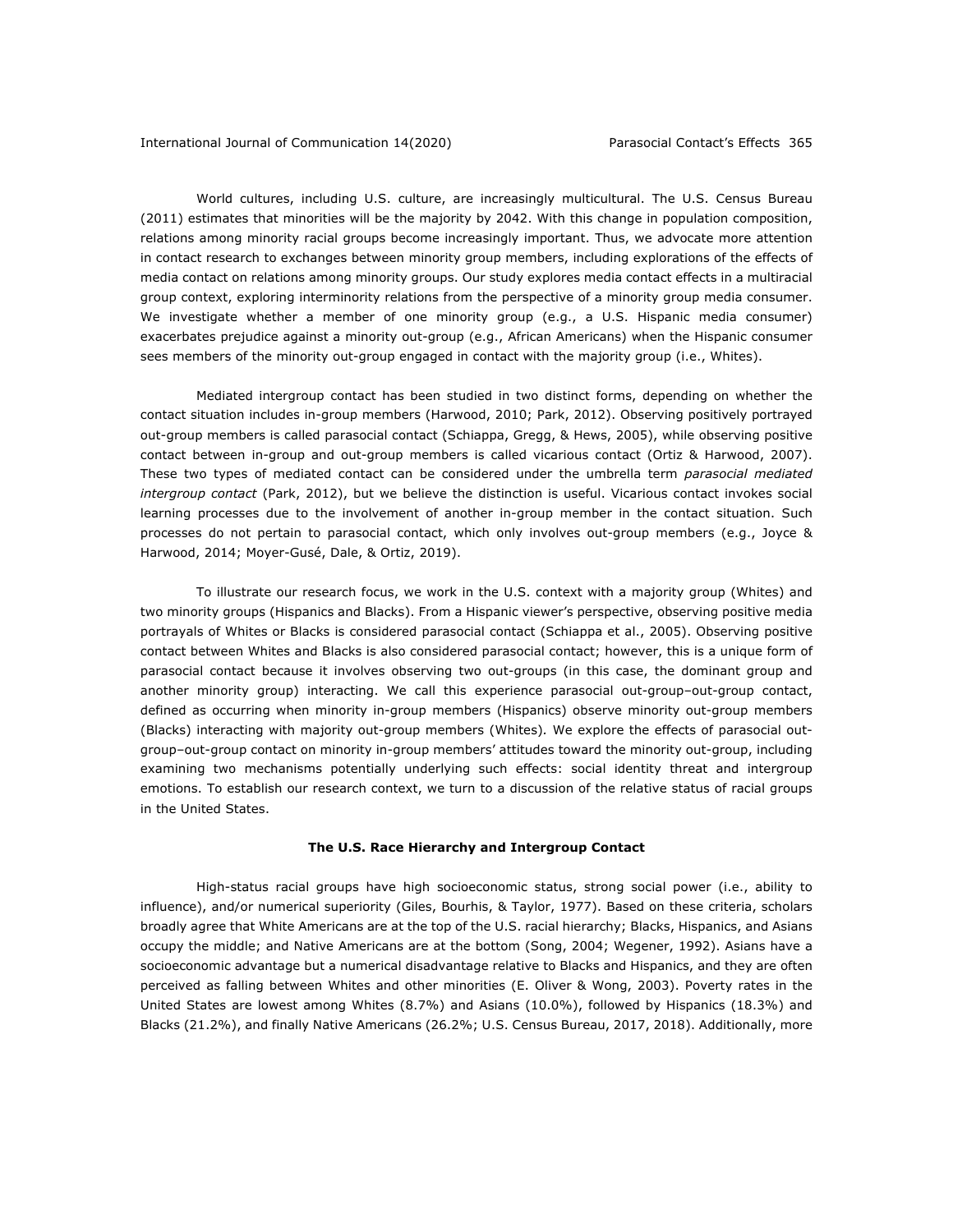Whites and Asians than Blacks or Hispanics perceive themselves as belonging in or above the upper middle social class (World Values Survey, 2014). Native Americans rank low on demographics, with a population of only 0.7%, while Blacks and Hispanics are 12.2% and 16.7% of the population, respectively (U.S. Census Bureau, 2011). We conclude that Blacks and Hispanics have similar social status—lower than Whites and higher than Native Americans. We offer empirical evidence for this later in the article.

Relations among minority racial groups—especially Blacks, Hispanics, and Asians—are often characterized by conflict (Gay, 2006; McClain & Joseph, 2013). Blacks are likely to see Hispanics and Asians as competitors for jobs, and Hispanics see Blacks and Asians as threats for housing and economic factors all relative to perceptions of threat from Whites (Bobo & Hutchings, 1996). Many Asians and Hispanics see Blacks as less intelligent and more welfare-dependent than other ethnic groups (Johnson, Farrell, & Guinn, 1997). McClain et al. (2006) found that many more Hispanics than Whites had negative perceptions of Blacks' work ethic and integrity. Can intergroup contact change negative interminority relations?

Minority perspectives on intergroup contact have typically focused on the effects of interaction between a minority group and the majority group (Saguy, Tausch, Dovidio, & Pratto, 2009) and occasionally on the effects of contact between two minority groups (Bikmen, 2011; E. Oliver & Wong, 2003). These studies find asymmetrical contact effects such that the positive effects of contact are larger for majority group members than for minority group members (Tropp & Pettigrew, 2005), largely due to minority group members' pessimistic views of racial equality and distrustful relations with the majority group (J. Dixon, Tropp, Durrheim, & Tredoux, 2010). Bikmen (2011) finds the same pattern in contact between two minority groups such that contact improves intergroup attitudes more for higher-status minority group members than for lower-status minority group members. Thus, perceptions of relative social status among minority groups play a critical role in determining the effects of contact.

## **Parasocial Contact**

Building on the parasocial interaction theory, Schiappa and colleagues (2005) suggested that observing positively portrayed out-group character(s) via media would develop parasocial interaction with the out-group characters. Parasocial interactions occur when audience members feel an intimacy with media characters that parallels real social interactions (Cohen, 2001; Horton & Wohl, 1956). Integrating the contact hypothesis and parasocial interaction theory, Schiappa et al. proposed parasocial interaction with out-group characters as a type of intergroup contact, and they dubbed it parasocial contact, predicting that such contact would yield similar effects to direct, real-world contact. Indeed, in their experiment, exposure to positive out-group characters resulted in increased homophily and attraction to the out-group characters (i.e., parasocial interaction) and more positive attitudes toward the out-group. While Schiappa and associates (2005) focused on homophily-related processes, other mechanisms also underlie the effects of parasocial contacts. For example, favorable portrayals of minority groups can change a negative stereotype by updating it to a new, more positive exemplar, thus improving attitudes toward the out-group (e.g., Mastro & Tukachinsky, 2011; Ramasubramanian, 2015).

Mediated contact plays an important role in shaping views of other groups, especially in segregated contexts (Mastro, 2015). The propensity to interact with other racial groups in the United States remains low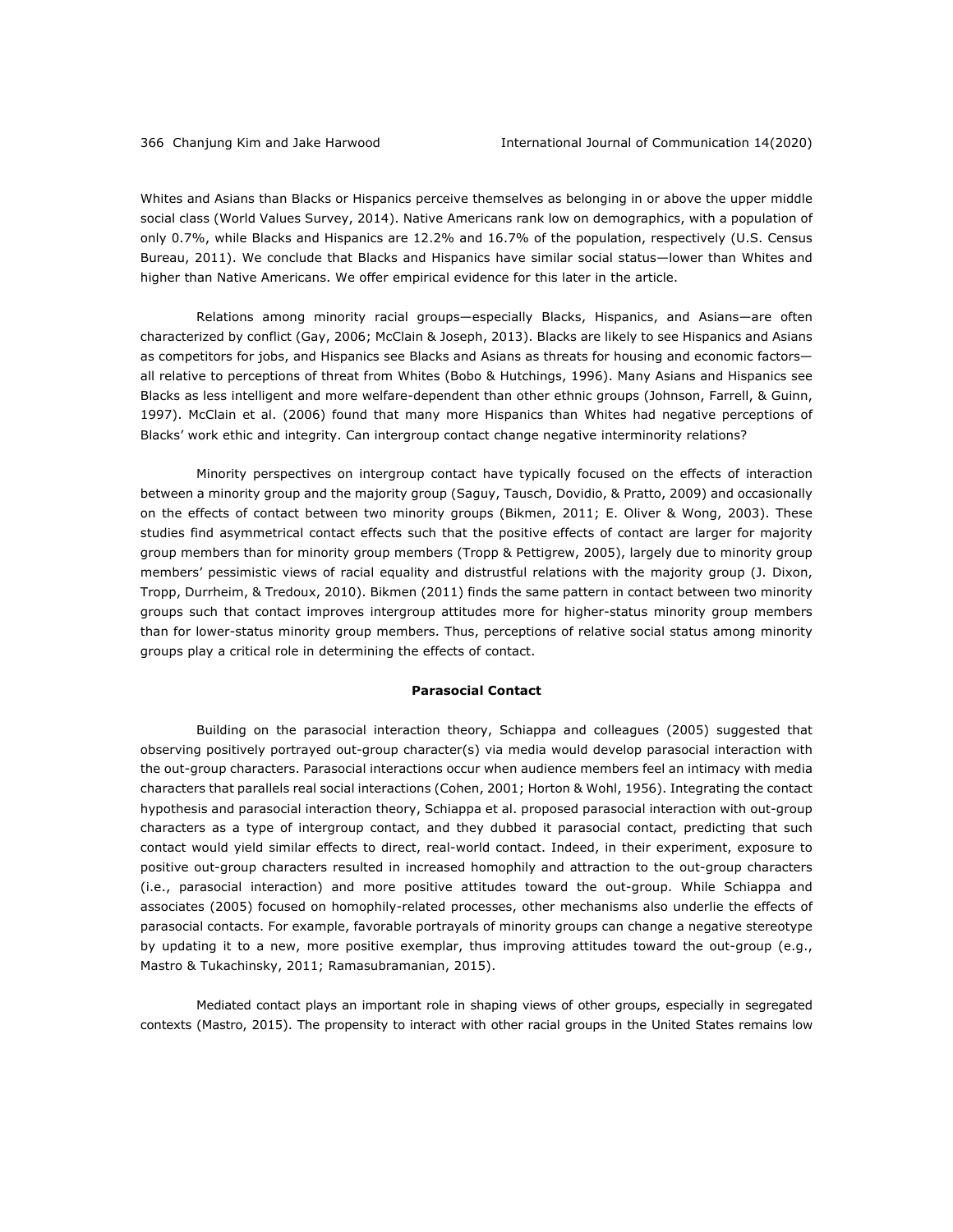(Chang, Astin, & Kim, 2004; Sigelman, Bledsoe, Welch, & Combs, 1996). In such segregated situations, there is limited potential for face-to-face contact, and especially for optimal contact—which is equal status, cooperative, and positive, with common goals and institutional support (Allport, 1954). In contrast to such pessimism, a mass audience can encounter portrayals of other racial group members via the media, and the nature of the interactions they encounter can be easily tailored to meet specific conditions (Park, 2012). We extend previous mediated contact research to examine what effects accrue when members of one group witness media portrayals of contact between two other groups (what we term *parasocial out-group–out-group contact*).

## **Parasocial Out-Group–Out-Group Contact and Relations Among Minority Groups**

A simple application of contact theory would lead to a prediction that positive parasocial out-group– out-group contact will improve attitudes toward minority out-group members through the mechanisms outlined earlier. Following Allport (1954), we define positive interaction to mean portrayal of intergroup interaction that is cooperative, equal status, and friendly. However, situations in which multiple groups interact raise new issues for contact research. Specifically, viewing interactions between two out-groups provides information to the viewer not just about the qualities of members of those groups but also about the nature of relations between those groups. For members of minority groups, we suspect that such information may be threatening when it suggests that other minority groups have a close relationship with the majority group. Seeing another minority group engaging in positive interaction with the majority group might send precisely that message. Thus, we predict that viewing positive interactions between majority and minority out-groups has negative intergroup consequences for minority group members' perceptions of minority out-groups. Our hypothesis is grounded in three processes, which we explicate here.

## *Positive Parasocial Out-Group–Out-Group Contact Enhances Perceived Status of the Minority Out-Group*

When we observe contact between two groups, we see a microcosm of their intergroup relations. Outrage over incidents of police violence toward African Americans in the Black Lives Matter movement is not only because of the individual acts but also because those acts represent broader relations between the establishment (law enforcement, Whites) and the African American community. In a complementary manner, portrayals of positive (equal status, cooperative, friendly) interactions between majority and minority group members might be seen as illustrating such relations on a broader societal level. Drawing from social learning theory, viewing such interactions provides the possibility of symbolic learning that these two groups get along with each other and are of similar (or at least less unequal) status (Mazziotta, Mummendey, & Wright, 2011). Hence, we predict that a minority group will be seen as higher status when people are exposed to portrayals of positive contact between that minority group and the dominant group (relative to when they are not exposed).

Research examining participants in intergroup contact provides some (albeit indirect) empirical support for our prediction. In an experiment, students in a cooperative learning (i.e., positive contact) condition perceived the status of male and female students as equal, despite having entered the experiment believing in status differences between men and women (Petersen, Johnson, & Johnson, 1991). Similarly, Blacks who experienced positive intergroup contact with Whites were more likely to perceive that they would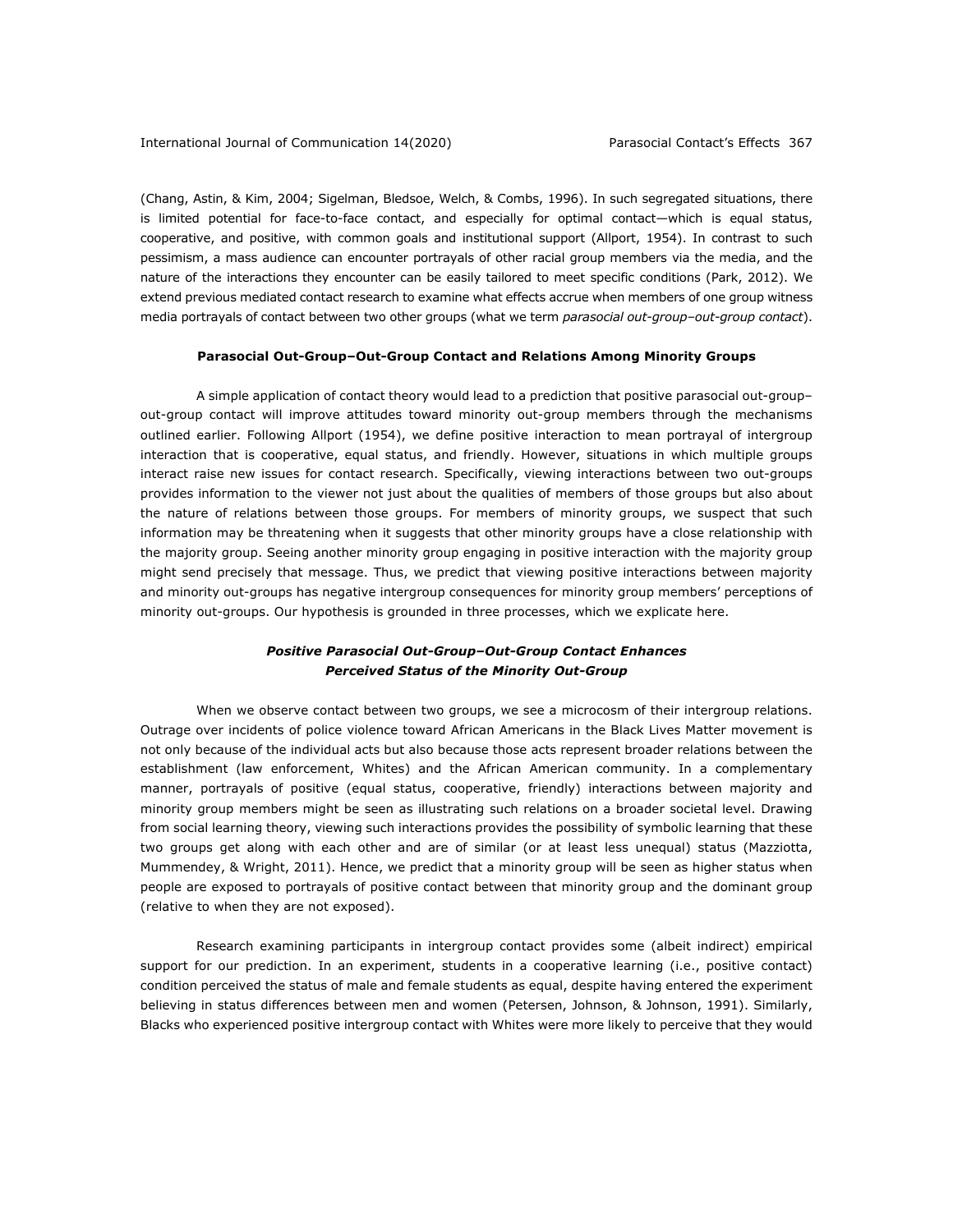be treated fairly in terms of sharing of welfare (J. Dixon, Durrheim et al., 2010). Saguy et al. (2009) argue that these kinds of effects occur because contact leads disadvantaged group members to have (false) optimism regarding their conditions relative to the dominant group. Hence, for participants in contact, positive intergroup relations can blur perceptions of power differentials between groups.

We are not aware of direct evidence for parallel effects among observers of contact, but the contact literature does suggest that observing contact (Wright, Aron, McLaughlin-Volpe, & Ropp, 1997), including mediated contact (Joyce & Harwood, 2014), has effects that are similar to participating in contact. When a minority group member views positive, cooperative, and equal status contact between a minority out-group and the dominant group, therefore, one plausible effect is enhanced perceptions of the minority out-group's status as more similar to that of the dominant group.

## *Perceiving Increased Status of Minority Out-Groups Is a Threat to Minority In-Group Members*

According to social identity theory, individuals are motivated to achieve positive self-evaluation through maintaining a positive and distinctive social identity (Tajfel & Turner, 1979). The theory (and a wide range of supporting empirical evidence; see Hogg, 2016, for a review) suggests that positive social identity can be obtained by positive, in-group-favoring social comparison—or a more positive evaluation of one's ingroup than of relevant out-groups. An increase in perceptions of a minority out-group's social status creates a negative social comparison for a minority in-group and thus poses a threat to minority in-group members' positive social identity. Such threat triggers attempts to regain in-group status, and intergroup bias (outgroup derogation) is one strategy by which groups pursue such distinctiveness (Riek, Mania, & Gaertner, 2006). We propose that positive parasocial out-group–out-group contact will result in increased bias against the minority out-group as part of an attempt to restore positive in-group social identity. To the degree this occurs, we predict that these processes will outweigh traditional parasocial contact effects, override parasocial intimacy, and thus change interminority relations for the worse.

## *Threats to Identity Are Most Salient When They Come From Similar Status Groups*

Similarity between groups is critical in understanding social identity theory's predictions about intergroup social comparison (Tajfel, 1982). Just as we evaluate our own opinions or abilities by comparison with others who are similar to us (Festinger, 1954), so do we compare our in-groups to relevant out-groups, not all out-groups (Tajfel & Turner, 1979). When a minority out-group has a substantially dissimilar social status from the in-group, parasocial out-group–out-group contact should not negatively influence perceptions of the minority out-group, because the out-group is not a relevant comparison. We expect to see effects only when the minority out-group is similar, and therefore relevant. Building from our earlier discussion of the U.S. racial hierarchy, we posit that Hispanics will perceive Blacks, but not Native Americans, to be a relevant status out-group. Therefore, viewing positive contact between Blacks and Whites will constitute a status threat for Hispanics, and the threat will drive more negative attitudes about Blacks. In contrast, viewing contact between Native Americans and Whites will not engender threat (because Native Americans are not a relevant status out-group), and hence viewing contact between Native Americans and Whites will not drive more negative attitudes about that minority out-group.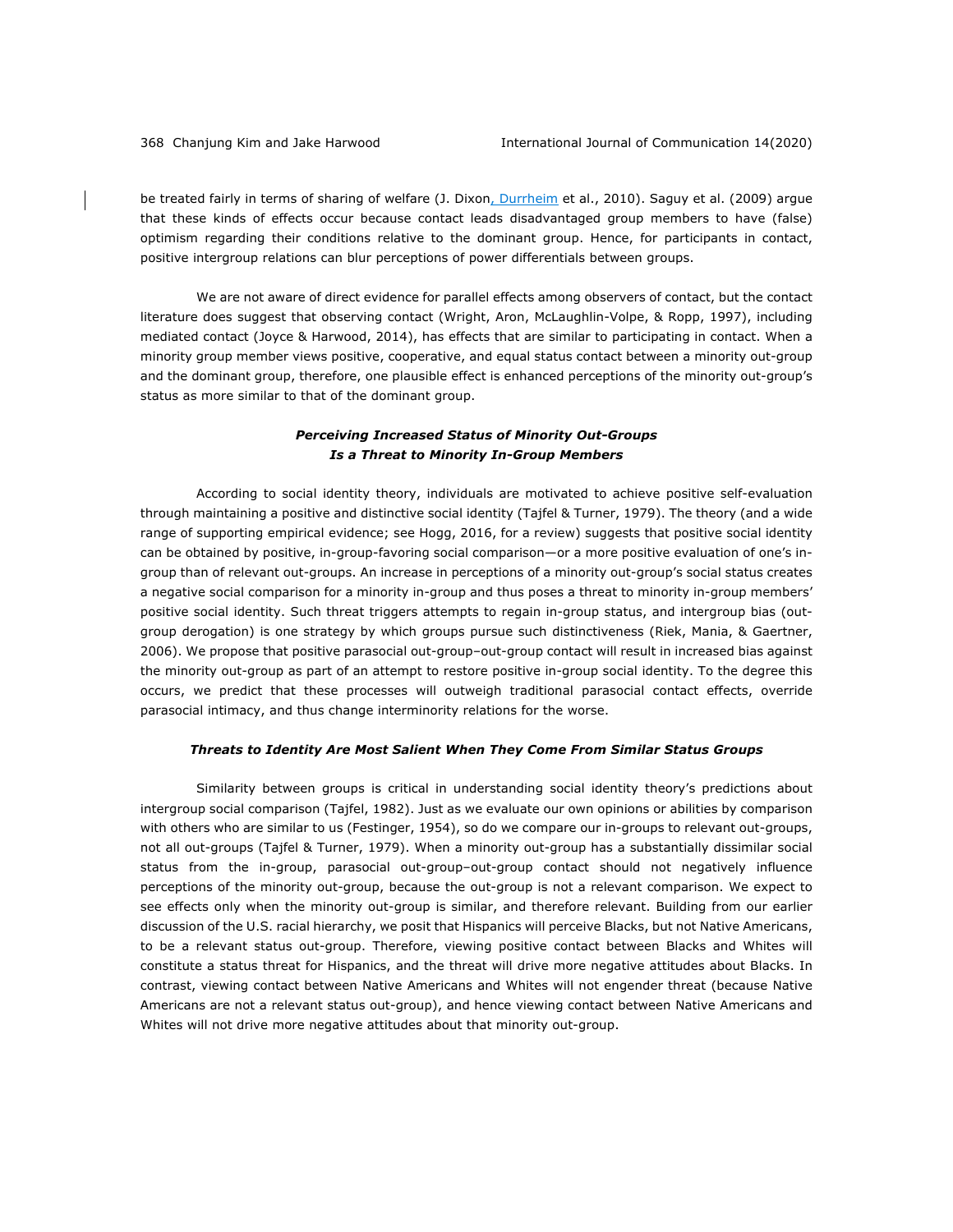#### International Journal of Communication 14(2020) Parasocial Contact's Effects 369

- *H1: Hispanics who encounter positive parasocial out-group–out-group contact between Blacks and Whites will have a more negative attitude toward Blacks than those who encounter parasocial contact with Blacks or a control group. However, Hispanics who encounter positive parasocial out-group–out-group contact between Native Americans and Whites will have attitudes toward Native Americans similar to those who encounter parasocial contact with Native Americans or a control group.*
- *H2: The effect predicted in H1 of Hispanics' attitudes toward Blacks will be mediated by perceived threat to Hispanics' positive social identity.*

If threat is a mediator, then emotions relevant to threat should also be mediators. Relevant emotions here are anger (a motivation to remove the threat) and fear (a motivation to avoid the threat; Frijda, 1987; Mackie, Devos, & Smith, 2000). Intergroup emotions theory holds that these emotions influence prejudice and discrimination (Dijker, 1987; Mackie, Silver, & Smith, 2004) by triggering behavioral responses that enable the individual to fulfill the motivation (Frijda, 1987). People with anger exhibit action tendencies that move against and oppose another person (or group), whereas fear is associated with a protection action tendency (Frijda, Kuipers, & ter Schure, 1989; C. Smith & Ellsworth, 1987). Relative status is critical in distinguishing these two action tendencies (E. Smith, 1993). If in-group members think their status is higher than the outgroup, then they feel anger. If they think their status is lower than the out-group, then fear would be elicited. In this study, Hispanics (the minority in-group) and Blacks (the minority out-group) are assumed to have similar social status, so we propose that both emotions could be elicited. We propose:

## H3: The effect predicted in H1 of Hispanics' attitudes toward Blacks will be mediated by anger and fear.

#### **Method**

## *Pilot Test of Assumption of Social Status Order*

Our hypotheses assume that Whites rank highest, Blacks and Hispanics are in the middle, and Native Americans are lowest in terms of social status. Our literature review supports this assumption, but we ran a pilot study (*N* = 82 U.S. college students) to test the assumption. We asked participants to rank five racial groups according to social status. The relative rankings of the groups were compared using a Friedman test, which was significant, *Q* (4) = 206.62, *p* < .001. Pairwise comparisons (using the Dunn-Bonferroni test) demonstrated that Whites ( $M_{\text{rank}} = 1.09$ ) ranked significantly higher than all other groups. Asians (*M*rank = 2.43) ranked higher than all the remaining groups. Blacks (*M*rank = 3.49) and Hispanics (*M*rank = 3.82) did not differ significantly in rank. Blacks were ranked significantly higher than Native Americans ( $M<sub>rank</sub> = 4.18$ ), while Hispanics were not. The pattern of mean ranks is very similar among the small subsample of this group (*n* = 12) who self-reported being Hispanic (White *M*rank = 1.08, Asian *M*rank = 2.58, Hispanic *M*rank = 3.33, Black *M*rank = 3.92, Native American *M*rank = 4.08). Hence, the pilot test confirmed our assumption about the relative ranking of these groups and specifically supports the idea that Blacks and Hispanics are perceived similarly in terms of their status. The relative ranking of Blacks and Hispanics among the Hispanic respondents (relative to the entire sample) supports our contention that Blacks are the most relevant comparison group for Hispanics.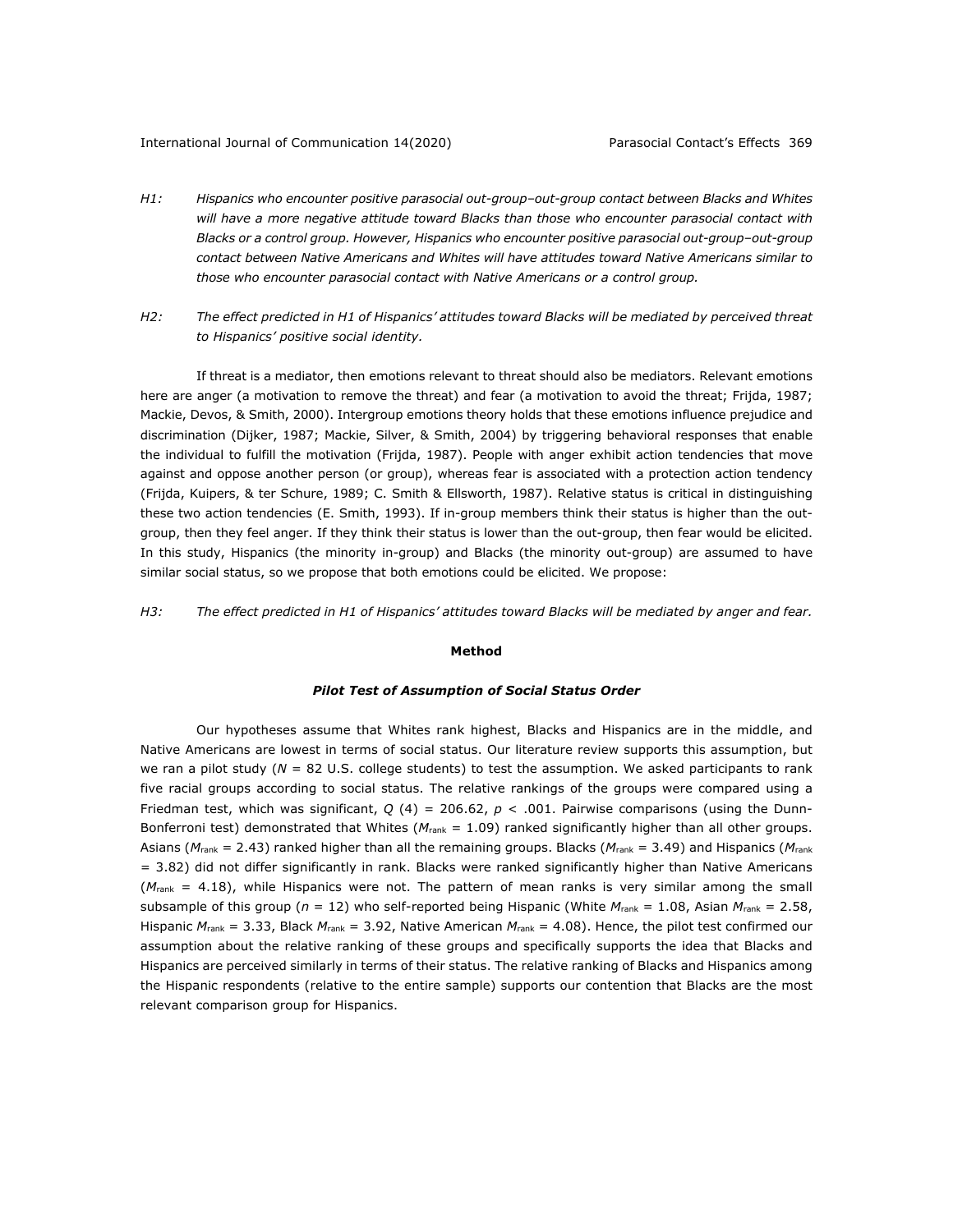## *Main Study: Participants and Procedure*

We recruited 600 Hispanic people over age 18 from Amazon Mechanical Turk to participate in an online experimental study in exchange for a small payment. To screen for ethnicity, we asked respondents to select the ethnicity with which they identified the most. Respondents were unaware that we were seeking Hispanic participants when responding to this question, and hence were not motivated to respond inaccurately. We checked respondents' Mechanical Turk ID and IP address to ensure that respondents did not retry this question to pass the ethnicity screening. Research on mediated intergroup contact generally shows a relatively small effect size, ranging from *r* = .02 to .34 (e.g., Mazziotta et al., 2011). Power analysis suggested a sample size of 432 for analysis of covariance  $(f = .15, 80\%$  power,  $\alpha = .05$ ). Of the 600 participants, 169 were dropped for reasons detailed below. The analysis was conducted with 431 cases (43.5% women, 91.6% 20 to 49 years old).

Our study involved a 2 (contact type: parasocial out-group–out-group vs. parasocial) × 2 (minority out-group status: similar to Hispanics [i.e., Blacks] vs. dissimilar from Hispanics [i.e., Native Americans]) + 1 (control) between-subjects design. Participants were randomly assigned to one of these five experimental conditions. All participants except those in the control group read a news report describing out-group members engaging in a community activity and then answered questions concerning the mediator and dependent variables. Then participants were debriefed and told that the news story was not real. To encourage participants to read the manipulation stimuli, they were required to spend a certain amount of time reading, and we warned them of a postexposure test. Participants in the control group completed the measures without exposure to any stimuli.

## *Experimental Manipulation*

The manipulated news story portrayed people engaging in voluntary work cleaning up a community. We manipulated how many groups, and which groups, were present in the story, resulting in four conditions: (1) the parasocial out-group–out-group similar status condition featured Whites and Blacks working together; (2) the parasocial out-group–out-group dissimilar status condition featured Whites and Native Americans working together; (3) the parasocial similar status condition featured Blacks working with one another; and (4) the parasocial dissimilar status condition featured Native Americans working together. Because news stories have the capacity to convey the reality of the event to participants, we used a news story to strengthen effects pertaining to perceptions of real-world social status (Appel & Maleckar, 2012). As mentioned earlier, we are interested in positive parasocial contact (i.e., positive portrayals of out-groups and intergroup interaction). Therefore, drawing on Allport (1954), our manipulation included a group engaged in positive and cooperative activity involving shared goals (cleaning the community) and featured positive interaction among the participants (including across group boundaries in the out-group–out-group conditions). The story included phrases such as "build lasting friendship" and "good team" to emphasize the idea of cooperative and equal status interaction. Positive outcomes of the activity were highlighted by sentences such as, "The community is much safer and cleaner, which is a big change from a year ago."

The manipulated story included a fictional newspaper masthead and a byline to enhance the realism of the materials. Participants received instructions that it was a story recently published by a newspaper.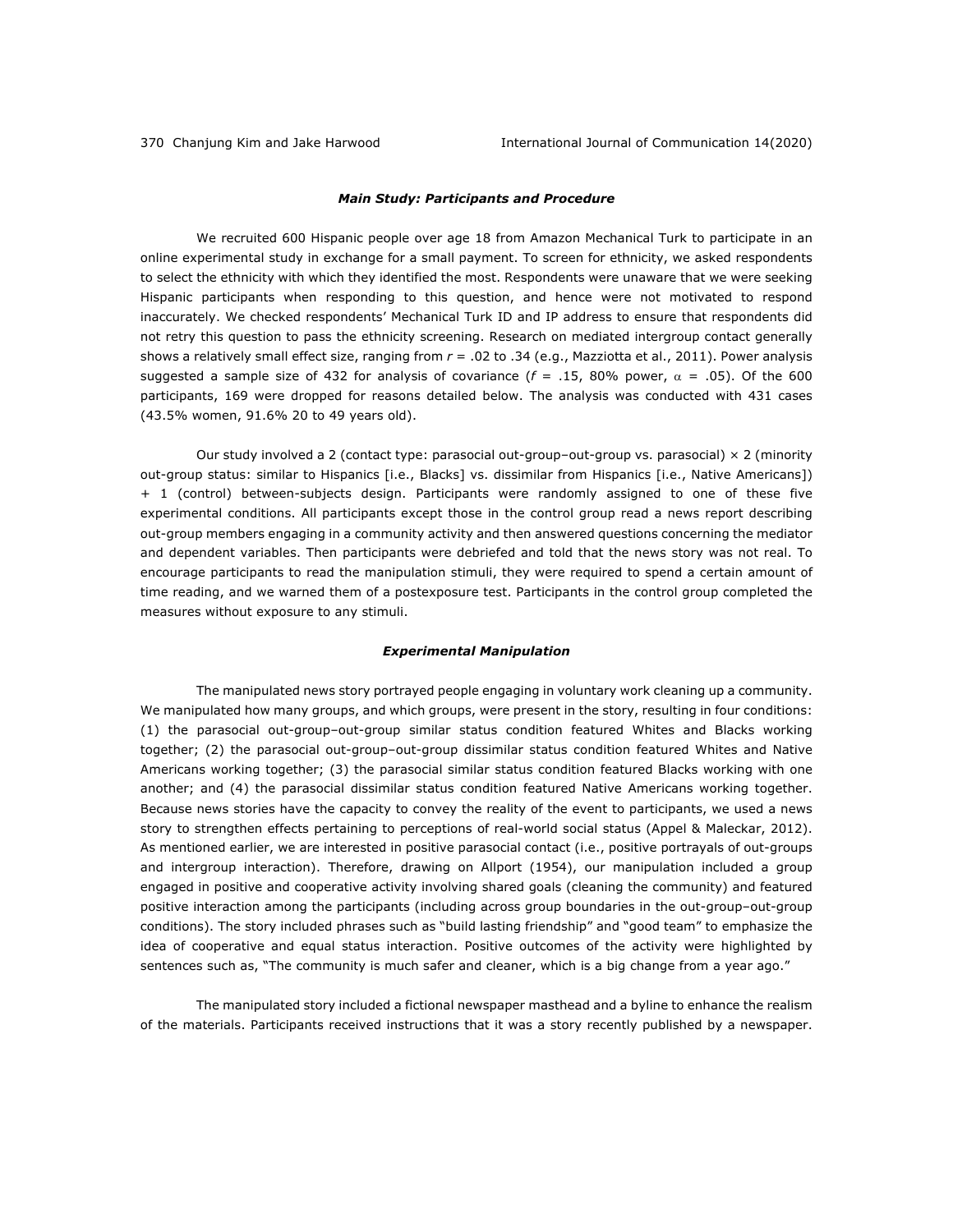The story was written by the researchers and edited by a former professional journalist. To control confounding variables, the word count, title, topic, and sources quoted were equivalent across experimental conditions. The stories included pictures to reinforce the manipulations (i.e., photos featuring racial group[s]) matching the manipulation) and to emphasize the notion of cooperative activity (i.e., photos of the people working together happily). The stimuli are available as an online appendix (see http://bit.ly/ contactnews).

#### *Measurement*

#### *Attention and Manipulation Check*

Four attention check items scattered through the questionnaire asked participants to select a specific response option (e.g., "check 'strongly agree' for this question"). One item asked participants to recall the race of the characters in the news story. Respondents who failed any attention or manipulation checks were removed from the analysis. To check that the stimulus was perceived equally positively across conditions, we measured respondents' perceptions of the positivity of the interaction. Participants rated the interaction among people in the article as cooperative, superficial (reverse-scored), meaningful, friendly, and pleasant. These items were rated on an 11-point Likert-type scale ranging from 1 (*not at all*) to 11 (*very much*; α = .79, *M* = 8.78, *SD* = 1.65). The four conditions did not differ, *F*(3, 274) = 1.33, *p* = .27.

### *Positive Social Identity Threat*

The realistic threat subscale of the intergroup threat scale (e.g., Stephan, Ybarra, & Bachman, 1999) assesses threat to the in-group's power and material resources. Participants in all conditions answered seven items for both target out-groups (Blacks and Native Americans) concerning how they perceived threats to their in-group's power and material resources relative to the out-group. Items were rated on a 7 point Likert-type scale ranging from 1 (*strongly disagree*) to 7 (*strongly agree*); for example, "Blacks [Native Americans] will get ahead economically at the expense of Hispanics." The scales were reliable (Black targets, α = .96, *M* = 2.60, *SD* = 1.53; Native American targets, α = .95, *M* = 2.36, *SD* = 1.38).

## *Emotion*

Participants reported their anger and fear about both Blacks and Native Americans using items from C. Smith and Ellsworth (1987). Anger was measured with three items (anger, resentfulness, frustration), and fear was measured with two items (nervousness and being afraid). Both were rated on 7 point Likert-type scales ranging from 0 (*not at all*) to 6 (*very much*). The scales were reliable: Blacks (anger: α = .91, *M* = 1.82, *SD* = 1.38; fear: α = .93, *M* = 2.01, *SD* = 1.59); Native Americans (anger: α = .94, *M* = 1.45, *SD* = 1.03; fear: α = .93, *M* = 1.44, *SD* = 1.04).

#### *Attitude Toward Minority Out-Groups*

Racial attitude was assessed using a social distance scale. The scale represents a behavioral dimension of attitude and has been widely used (Dovidio, Brigham, Johnson, & Gaertner, 1996). Five items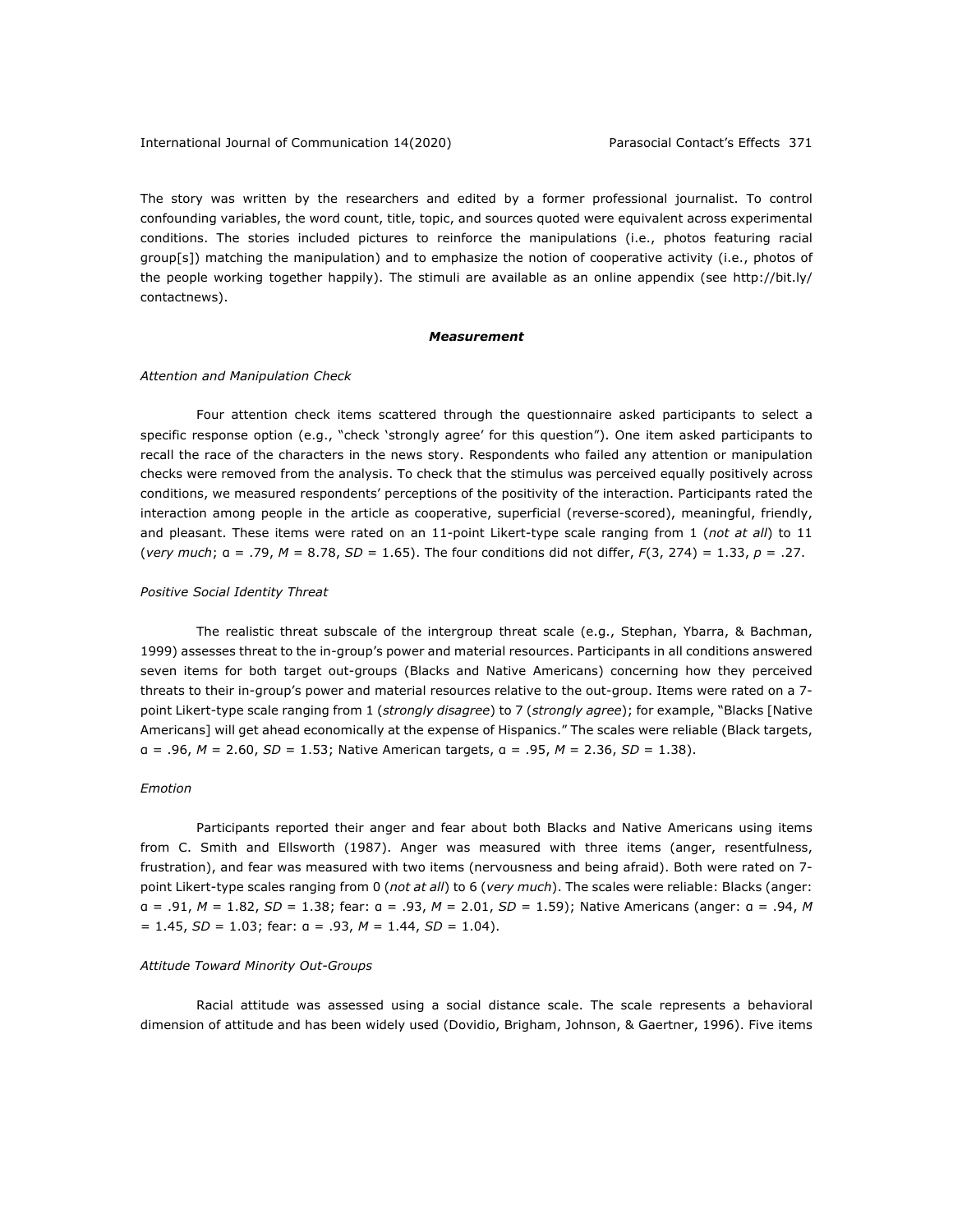adapted from Brigham (1993) involved questions about participants' intention to stay away from Blacks (or Native Americans); for example, "I would rather not have Blacks live in the same apartment building I live in." The items were rated on a 7-point Likert-type scale ranging from 1 (*strongly disagree*) to 7 (*strongly agree*; Black: α = .89, *M* = 5.66, *SD* = 1.47; Native American: α = .87, *M* = 6.04, *SD* = 1.19). High scores were recoded to indicate less desire for social distance (i.e., a more positive attitude). Respondents in the experimental conditions first answered the attitudes questions about the group featured in the stimuli they viewed (Blacks in the similar status condition; Native Americans in the dissimilar status condition) before answering about the other group. In the control condition, the order of the Black and Native American attitudes measures was counterbalanced. To include the control group in factorial analysis, participants in the control group who first answered the Black attitudes measure were included with the similar (Black outgroup) experimental participants, and those who first answered the Native American measure were included with the dissimilar (Native American out-group) experimental group. The control group participants only differed in the ordering of the measures.

#### *Control Variables*

Two control variables were included in all analyses: direct contact experiences and Hispanic identification. Both variables are associated with intergroup attitudes and perceptions of out-group threat (Jetten, Spears, & Postmes, 2004; Pettigrew & Tropp, 2006). Direct contact with minority out-groups was measured with single items asking how often participants have face-to-face contact with Blacks and Native Americans (Fujioka, 1999). This variable was rated on a 5-point scale ranging from 1 (*very rarely*) to 5 (*very often*); contact with Blacks: *M* = 3.27, *SD* = 1.27; Native Americans: *M* = 1.89, *SD* = 1.20. In-group identification was measured using the importance to identity subscale of the collective self-esteem scale (Luhtanen & Crocker, 1992)—for example, "Being Hispanic is an important reflection of who I am"—with a Likert-type scale ranging from 1 (*strongly disagree*) to 7 (*strongly agree*;  $a = .88$ ,  $M = 4.85$ ,  $SD = 1.45$ ).

#### **Analysis and Results**

We measured attitude toward Blacks and Native Americans across all conditions, and both measures were included in all factorial analyses as a within-subjects factor. This allowed us to ensure that effects on attitudes toward a specific minority out-group are a result of a specific exposure to that out-group rather than simply exposure to any out-group.

Hypothesis 1 predicted that Hispanics who encounter positive parasocial out-group–out-group contact (positive contact between Blacks and Whites) will have a more negative attitude toward Blacks than will Hispanics who encounter positively portrayed Blacks not interacting with Whites (parasocial contact) or a control group. We predicted weaker effects of parasocial out-group–out-group contact between Native Americans and Whites on attitudes concerning Native Americans. To test H1, we ran a 3  $\times$  2  $\times$  2 mixed design analysis of covariance with two between-subjects factors (contact type: parasocial contact vs. parasocial out-group–out-group contact vs. control; status of minority out-group in the contact scenario: similar status/Black vs. dissimilar status/Native American) and one within-subjects factor (attitude target: Blacks vs. Native Americans).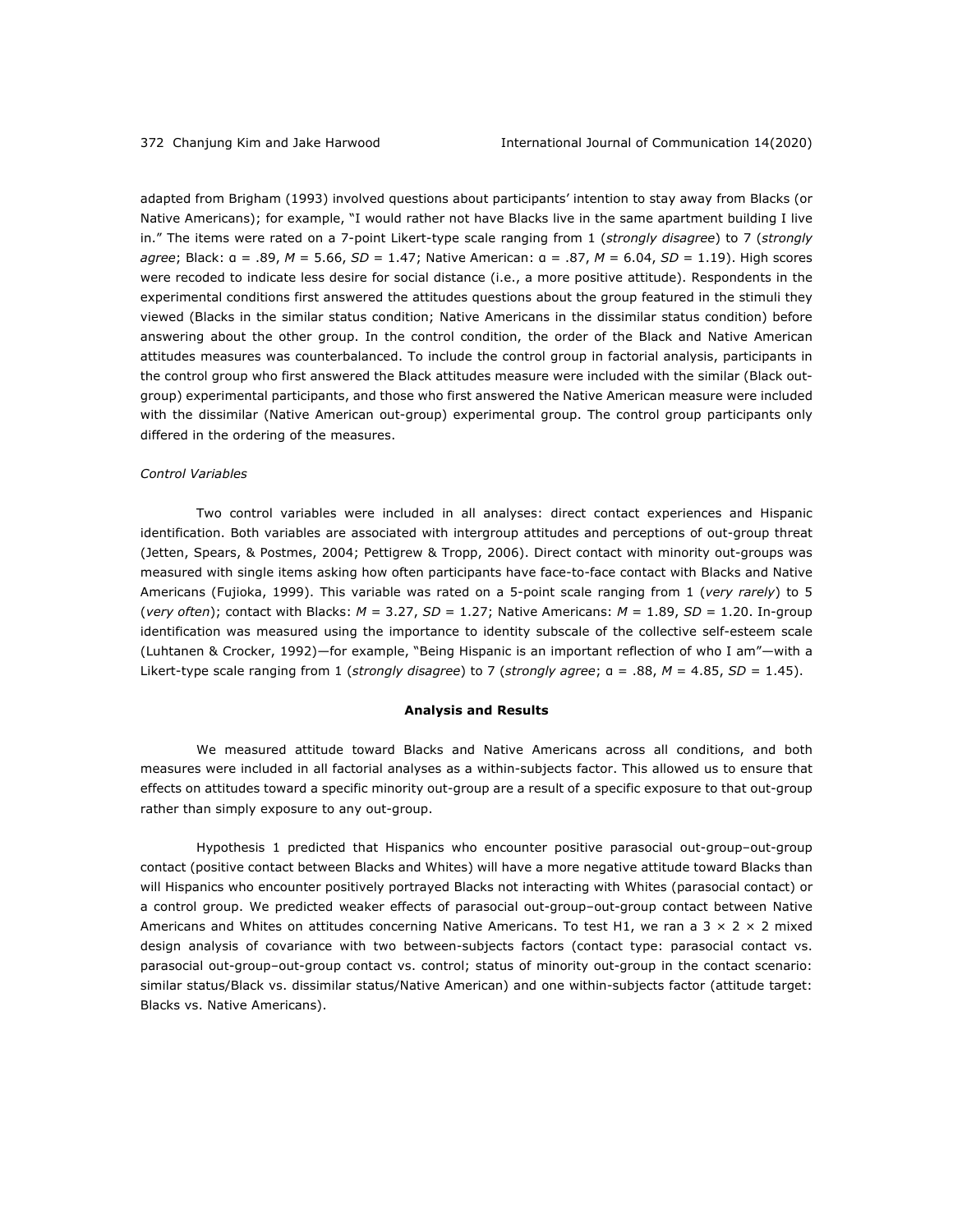Results showed no significant three-way interaction, *F*(2, 422) = 0.11, *p* > .05. Therefore, H1 was not supported. The analysis did yield a significant unhypothesized two-way interaction between attitude target and contact type,  $F(2, 422) = 5.48$ ,  $p < .01$ ,  $n^2 = .03$ . Simple main effects tests reveal that attitudes toward Blacks were more positive in the parasocial out-group–out-group condition and the parasocial condition than in the control condition (see Table 1). Attitudes toward Native Americans did not differ across contact types. This finding differs from our predictions in that we expected attitudes about Blacks to be more negative in the parasocial out-group–out-group condition. It also differs from our predictions because it includes attitudes toward Blacks evaluated by participants whose contact condition featured Native American portrayals. Broadly, the effect indicates that any form of positive parasocial contact with another cultural group (whether Black or Native American, parasocial or parasocial out-group-out-group) improves attitudes about Blacks.

*Table 1. Covariate Adjusted Means for Attitude Toward Minority Out-Groups.*

| Target out-group                                                                                              | Parasocial out-group-out-group contact | Parasocial contact | Control           |  |
|---------------------------------------------------------------------------------------------------------------|----------------------------------------|--------------------|-------------------|--|
| <b>Blacks</b>                                                                                                 | 5.83a                                  | 5.74a              | 5.28 <sub>b</sub> |  |
| Native Americans                                                                                              | 6.07a                                  | 6.05a              | 5.96a             |  |
| Ality Alissa with different colescitote sames were differentedly facethy facet been between subjects and weak |                                        |                    |                   |  |

*Note.* Means with different subscripts across rows differ significantly (post hoc between-subjects analyses of covariance, *p* < .05). *N* = 431.

## *Indirect Effects*

Hypotheses 2 and 3 predicted that the effect of contact type on attitude toward the Black out-group will be mediated by positive social identity threat and intergroup emotions (i.e., anger and fear). To test these predictions, we ran Hayes' (2013) PROCESS macro (model 4). Contact type had three levels and was dummy-coded with the control group as a reference group (Hayes & Preacher, 2014). We estimated whether the effect of parasocial out-group–out-group contact or parasocial contact on attitudes toward Black people, each compared with a control group, was mediated by positive social identity threat or intergroup emotions. We also tested mediation models in which the reference group was parasocial contact to estimate the mediation model comparing the two parasocial contact conditions. Finally, to isolate the effect of experimental stimuli, we conducted the analysis separately by out-group status condition: participants who were exposed to parasocial out-group–out-group contact or parasocial contact with Blacks (i.e., similar outgroup status condition) and participants who were exposed to parasocial out-group–out-group or parasocial contact with Native Americans (i.e., dissimilar out-group status condition).

In the similar status condition (observing Blacks), results indicate that the effect of parasocial outgroup–out-group contact (compared with the control) on attitude toward Blacks was mediated by fear of Blacks (see Table 2). Parasocial out-group–out-group contact predicted less fear toward Blacks than did the control stimulus; reduced fear predicted positive attitudes toward Blacks (see top panel of Figure 1). Effects in the dissimilar status condition (observing Native Americans) were identical (see Table 2 and the bottom panel of Figure 1). There were no mediation effects involving comparison of the two parasocial contact conditions or comparing the parasocial condition to the control, nor were there mediating effects of positive social identity threat or anger. These effects are in the opposite direction to our expectation (we expected parasocial out-group–out-group contact with Blacks to increase fear of Blacks, not decrease it) and involved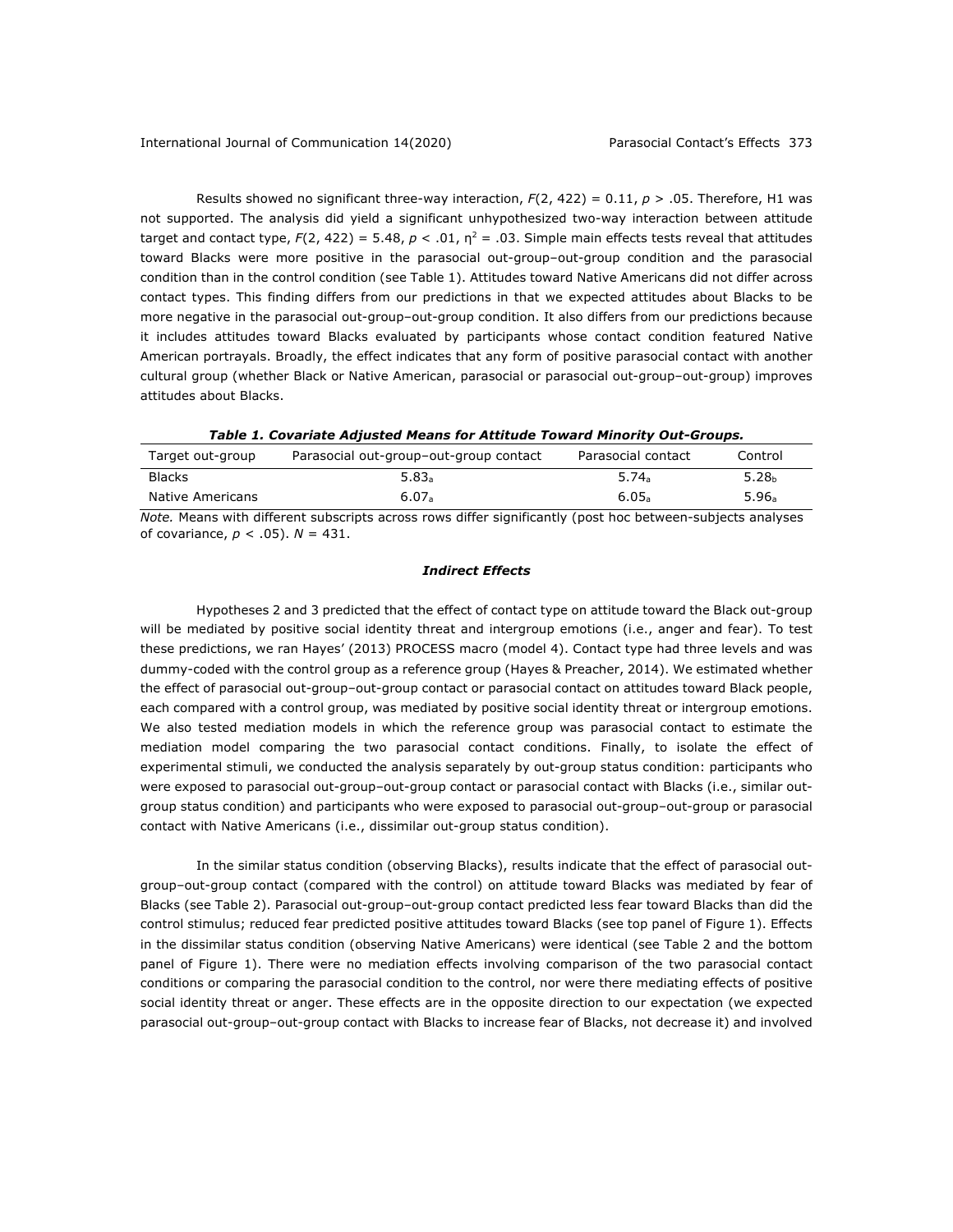comparisons only with the control condition, not between the two contact conditions. Therefore, H2 and H3 are not supported.

| TUWATU DIALAS.    |                        |           |                |                 |  |  |
|-------------------|------------------------|-----------|----------------|-----------------|--|--|
|                   | Comparison between     |           |                |                 |  |  |
| Status condition  | contact conditions     | Mediators | Point estimate | 95% CI          |  |  |
| Similar out-group | Parasocial out-group-  | Threat    | $-.006$        | $[-.084, .021]$ |  |  |
| status (contact   | out-group vs. control  | Anger     | .176           | $[-.011, .463]$ |  |  |
| with Blacks)      | group                  | Fear      | .117           | [.006, .323]    |  |  |
|                   | Parasocial out-group-  | Threat    | .002           | $[-.029, .056]$ |  |  |
|                   | out-group vs.          | Anger     | .016           | $[-.166, .187]$ |  |  |
|                   | parasocial contact     | Fear      | .051           | $[-.038, .203]$ |  |  |
|                   | Parasocial contact vs. | Threat    | $-.009$        | $[-.085, .019]$ |  |  |
|                   | control group          | Anger     | .161           | $[-.024, .459]$ |  |  |
|                   |                        | Fear      | .066           | $[-.036, .261]$ |  |  |
| Dissimilar out-   | Parasocial out-group-  | Threat    | .019           | $[-.015, .104]$ |  |  |
| group status      | out-group vs. control  | Anger     | .100           | $[-.061, .342]$ |  |  |
| (contact with     | group                  | Fear      | .100           | [.001, .310]    |  |  |
| Native Americans) | Parasocial out-group-  | Threat    | .009           | $[-.029, .085]$ |  |  |
|                   | out-group vs.          | Anger     | $-.033$        | $[-.232, .163]$ |  |  |
|                   | parasocial contact     | Fear      | $-.065$        | $[-.250, .022]$ |  |  |
|                   | Parasocial contact vs. | Threat    | $-.027$        | $[-.128, .010]$ |  |  |
|                   | control group          | Anger     | $-.067$        | $[-.324, .106]$ |  |  |
|                   |                        | Fear      | $-.035$        | $[-.211, .053]$ |  |  |

| Table 2. Estimates of Mediated Pathway From Contact Type Through Mediators to Attitude |  |
|----------------------------------------------------------------------------------------|--|
| Toward Blacks.                                                                         |  |

*Note*. CI = confidence interval. 95% CI indicates the statistical significance of mediation effect. Threat: positive social identity threat from Blacks. Significant effects (*p* < .05) are in bold type. Estimates are unstandardized. *N* = 213 (similar out-group status), and 218 (dissimilar out-group status). Control variables are included in the analysis.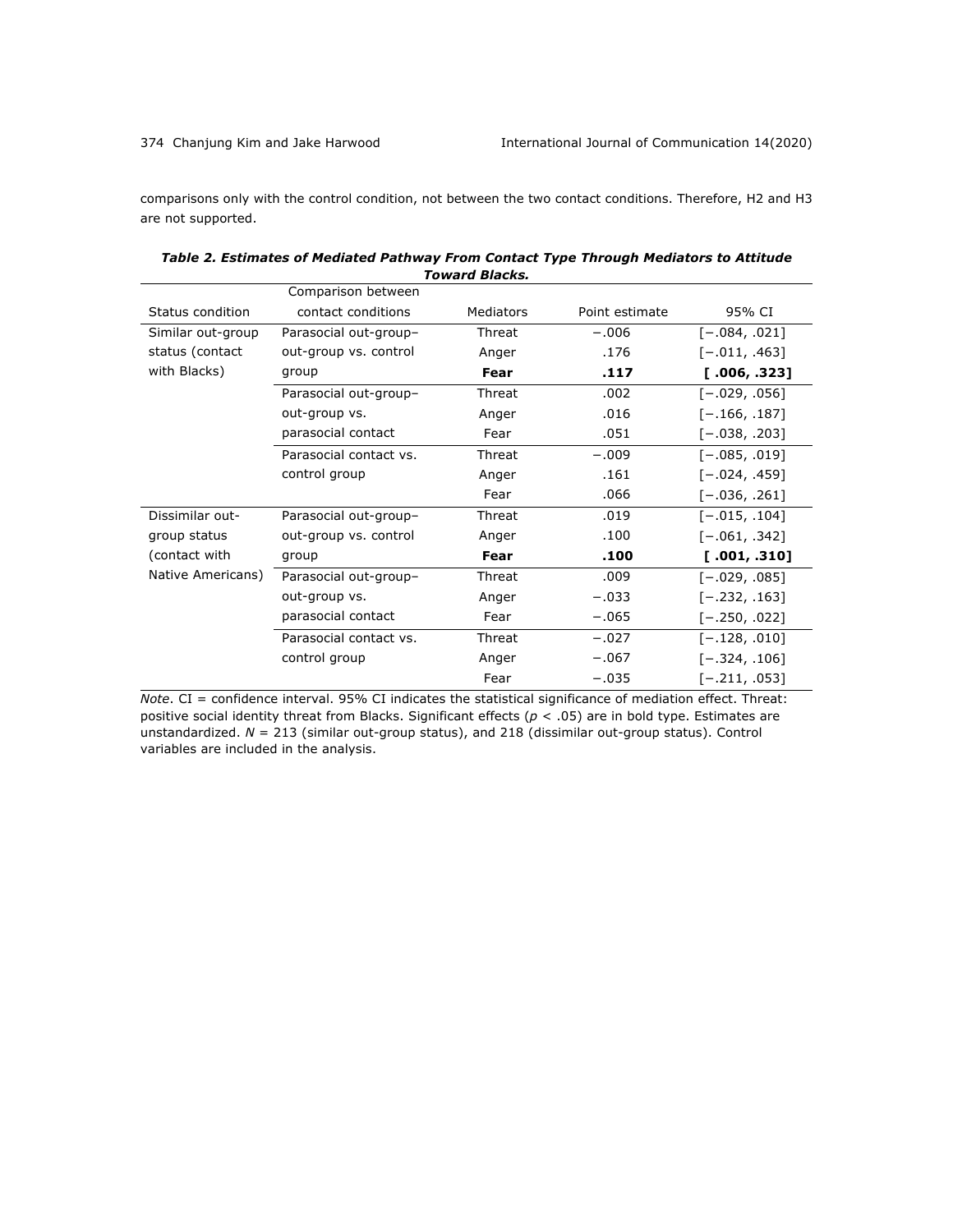

 $\frac{+}{p}$  < .10.  $*$   $p$  < .05.  $*$   $*$   $p$  < .01.

*Figure 1. Indirect effect model from contact type to attitude toward Blacks via fear toward Blacks. All path coefficients are unstandardized. Contact type is coded as control group = 0, and parasocial out-group–out-group contact = 1.*

## **Discussion**

We predicted that, in the multigroup context, parasocial out-group–out-group contact (a minority group member observing positive contact between majority and minority out-group members) will have distinct effects relative to parasocial contact (observing just minority out-group members). Drawing on social identity theory and parasocial contact theory, we hypothesized that parasocial out-group–out-group contact could bring about a more negative attitude toward a relevant (similar status) minority out-group by increasing the perceived status of the minority out-group and therefore increasing that out-group's potential threat. We predicted that similar effects would not occur when the out-group was much lower status due to such groups being irrelevant to social comparison processes. None of our predicted effects emerged.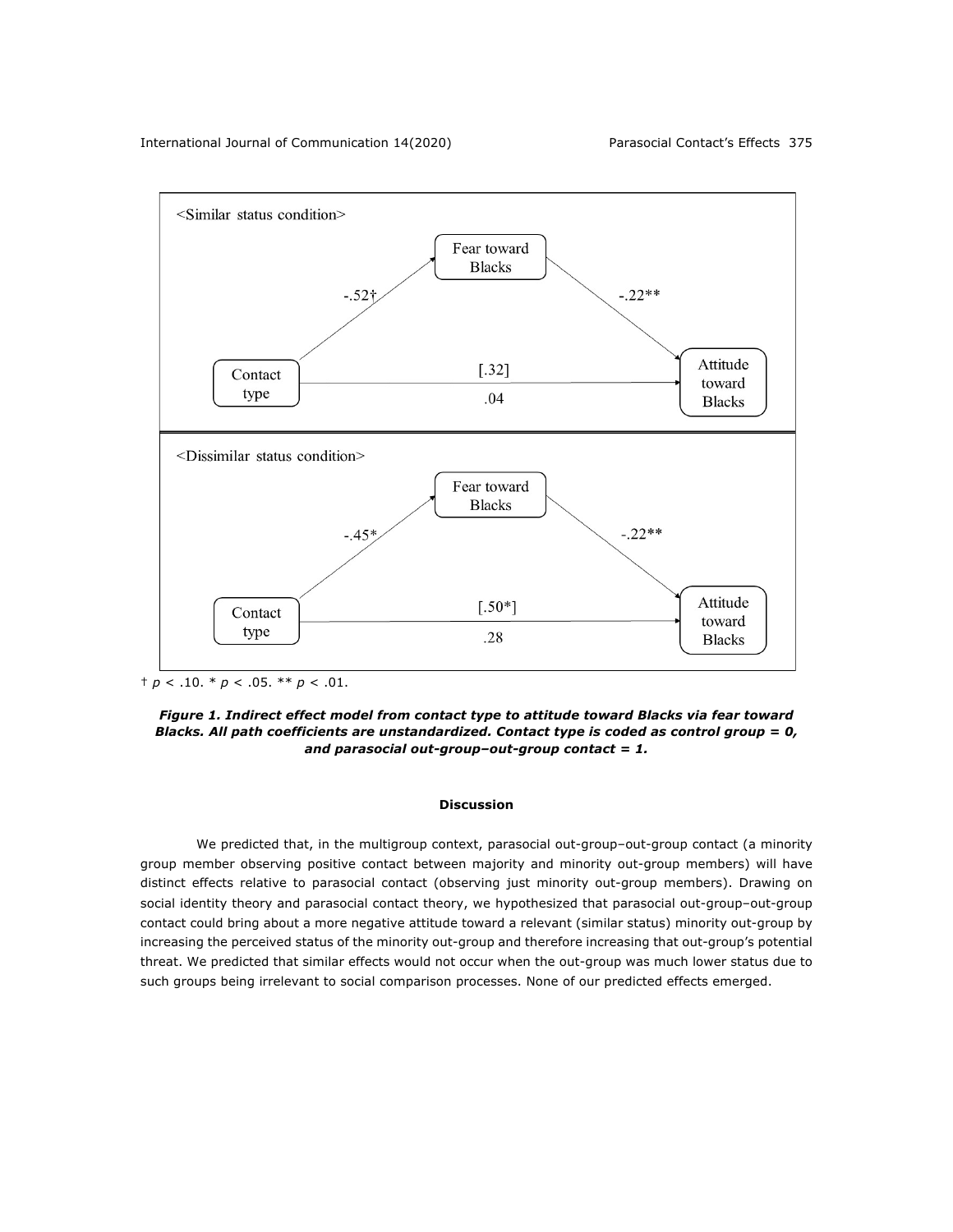Instead, we found an interesting, albeit unpredicted, pattern of effects. Participants in all the parasocial contact conditions had more positive attitudes toward Blacks than did the control group. The idea that positive portrayals of Blacks might improve attitudes about Blacks is not strange; indeed, it is the straightforward prediction of parasocial contact theory (Schiappa et al., 2005). Curiously, though, our research found positive effects on attitudes about Blacks even when participants experienced parasocial contact with Native Americans. Adding to the puzzle, parasocial contact had no effect on attitudes toward Native Americans, even when the contact was with Native Americans. We consider these two surprising effects separately.

### *Secondary Transfer, Deprovincialization, Cognitive Liberalization, and Elevation*

The fact that parasocial contact with Native Americans led to positive attitudes about Blacks might lead some contact theorists to consider secondary transfer effects. Secondary transfer refers to attitude generalization in which the effect of contact on reducing prejudice with one out-group extends to another group that is not directly involved in the contact (Meleady, Crisp, Hodson, & Earle, 2019; Pettigrew, 2009). Such effects are strongest when the groups involved are somewhat similar to one another, such as both being ethnic groups (Harwood, Paolini, Joyce, Rubin, & Arroyo, 2011). However, secondary transfer does not appear the most plausible explanation in our study, because there were no effects on attitudes toward Native Americans, and hence no effects to transfer.

Instead, broader effects of contact on cognitive liberalization (Hodson, Crisp, Meleady, & Earle, 2018) or deprovincialization (Pettigrew, 1997) might be a better explanation. One effect of contact is to broaden people's worldviews, increasing their openness to other cultures and new experiences (Hodson et al., 2018). From the cognitive liberalization perspective, positive parasocial contact (whether with Native Americans or Blacks) should increase levels of support for multiculturalism and intergroup harmony, thus increasing a desire for closeness and interdependence with African Americans. Notably, the effects are mediated by fear perceptions. The improved attitudes result from amelioration of negative perceptions related to perhaps the most salient and pernicious social stereotypes of Blacks—that is, perceptions of violence (T. Dixon, 2015). The mediation findings are also broadly consistent with the literature on the mechanism of contact effects, which indicates that affective predictors are strong underlying mediators of contact's effects (Pettigrew & Tropp, 2008).

An additional explanation for the results of our study comes from mass media research on the elevating power of media messages. M. Oliver and colleagues (2015), for example, find that uplifting media content can enhance feelings of shared humanity, which has positive consequences for intergroup attitudes of all flavors. The messages in our study included positive portrayals of teamwork, cooperation, and selfless work to improve a community. As such, it is possible that they elicited feelings of elevation sufficient to improve intergroup attitudes about all out-groups. Replicating this study and measuring elevation and cognitive liberalization would allow a test of these ideas.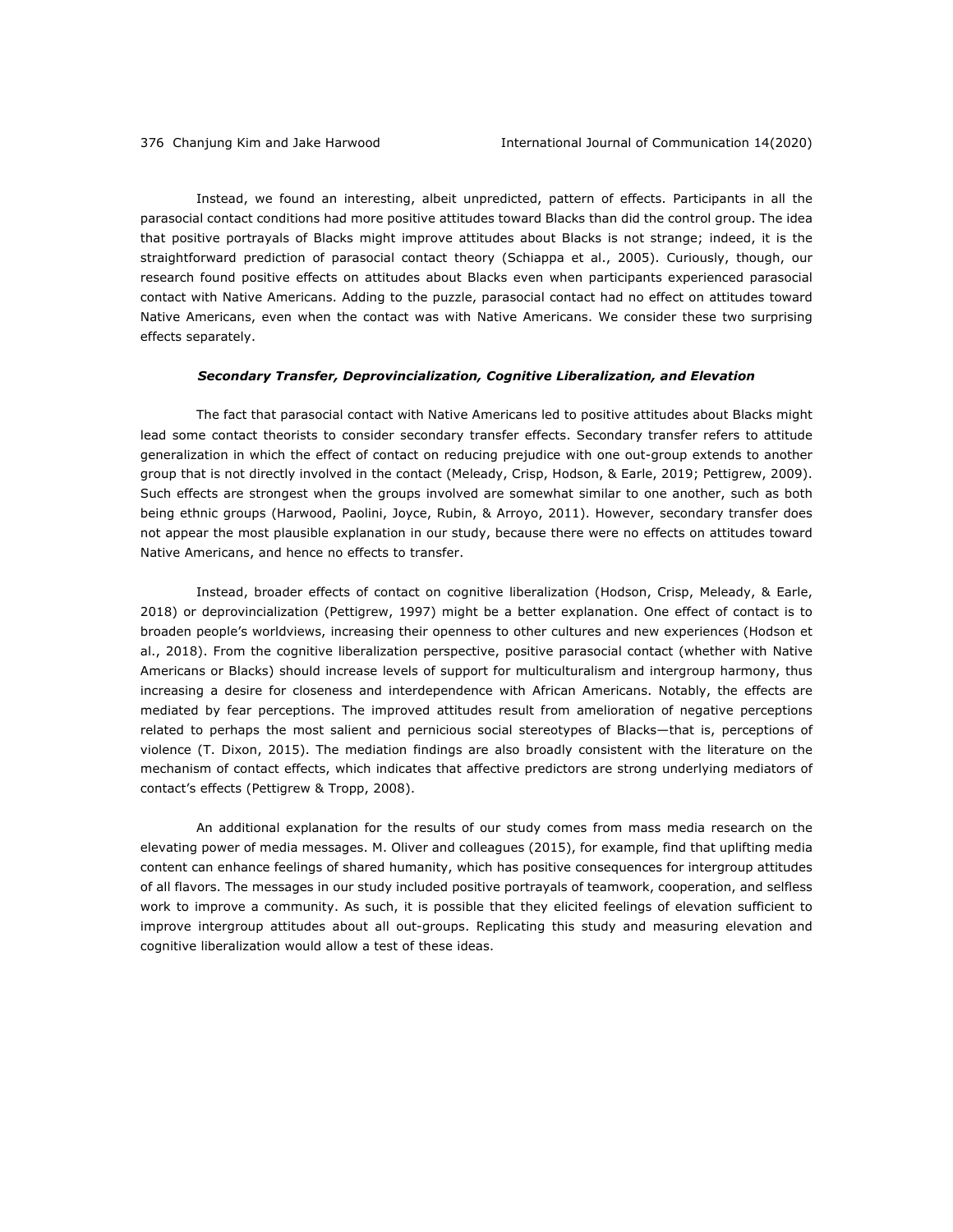## *Why Not Native Americans?*

These ideas, of course, still beg the question of why the same effect did not occur for Native Americans. Two interrelated processes may serve as useful explanations here. First, Native Americans differ substantially from Blacks in terms of stereotype content and attitude valence. As noted in the introduction, Native Americans are unlikely to serve as a status comparison group for Hispanics; they have very low population numbers and rank significantly lower in most studies of objective or subjective status. Hence, the lack of effects might reflect a more general perception of the group's overall lack of relevance (e.g., see Leavitt, Covarrubias, Perez, & Fryberg, 2015, for a discussion of Native Americans' invisibility in the media).

The lack of effects might also simply reflect a ceiling effect in the measurement. On our scale from 1 to 7, attitudes about Native Americans across conditions were 5.96 or higher (overall mean = 6.04). In other words, even in the control condition, attitudes were very positive. Native Americans are rarely viewed as a threatening group and are often perceived (and stereotyped) in terms related to spirituality, closeness to nature, and traditional ways of life (Leavitt et al., 2015). These nonthreatening and positive (albeit highly restrictive) views mean that "improving" attitudes is a challenge. It is particularly notable that the effects we observed for African American attitudes were mediated by fear perceptions, and fear perceptions were extremely low for Native Americans (at or below 1.5 on a scale from 1 to 7). Thus, the possibility of reflecting the specific effects found with perceptions of Blacks were doubly unlikely here.

This discussion reveals a broader challenge in examining social status as an intergroup variable. While these groups clearly vary in terms of their social status, they also vary in terms of the specific content of their group stereotypes and other features as well. Experimental work to isolate status as the sole variable (e.g., by priming high or low status for an existing group or by using messages featuring artificial groups) would be helpful to disentangle some of these issues.

#### *Implications, Future Directions, and Limitations*

In terms of theoretical implications, we broadened the scope of contact theory by applying it in a multigroup context. Contact theory, including its media forms, has largely been developed and tested from a majority-centric perspective and in two-group settings. However, in a multiracial United States, with many variations in contact type in the real world and in the media, the effect of multigroup media contact should be examined. We believe this study is the first that explores parasocial contact effects considering more than two groups at the same time; indeed, even in other contact research paradigms, there is little consideration of multigroup contact. Hence, although our specific hypotheses were not supported, the study provides valuable information about how parasocial contact theory could be developed in a multigroup context.

Why did we not find our predicted effects? Our specific choice of messages might have been a contributing factor. Engaging with the majority (dominant) group in a relatively menial task (cleaning up a neighborhood) perhaps does not provide the potential boost in perceived status that we were anticipating. We recommend that future work in this area examine minority out-group members involved in higher-status situations (e.g., writing legislation, starting a new business). Such portrayals should be status-enhancing, and we believe they might be particularly so when they involve collaboration with the majority group. In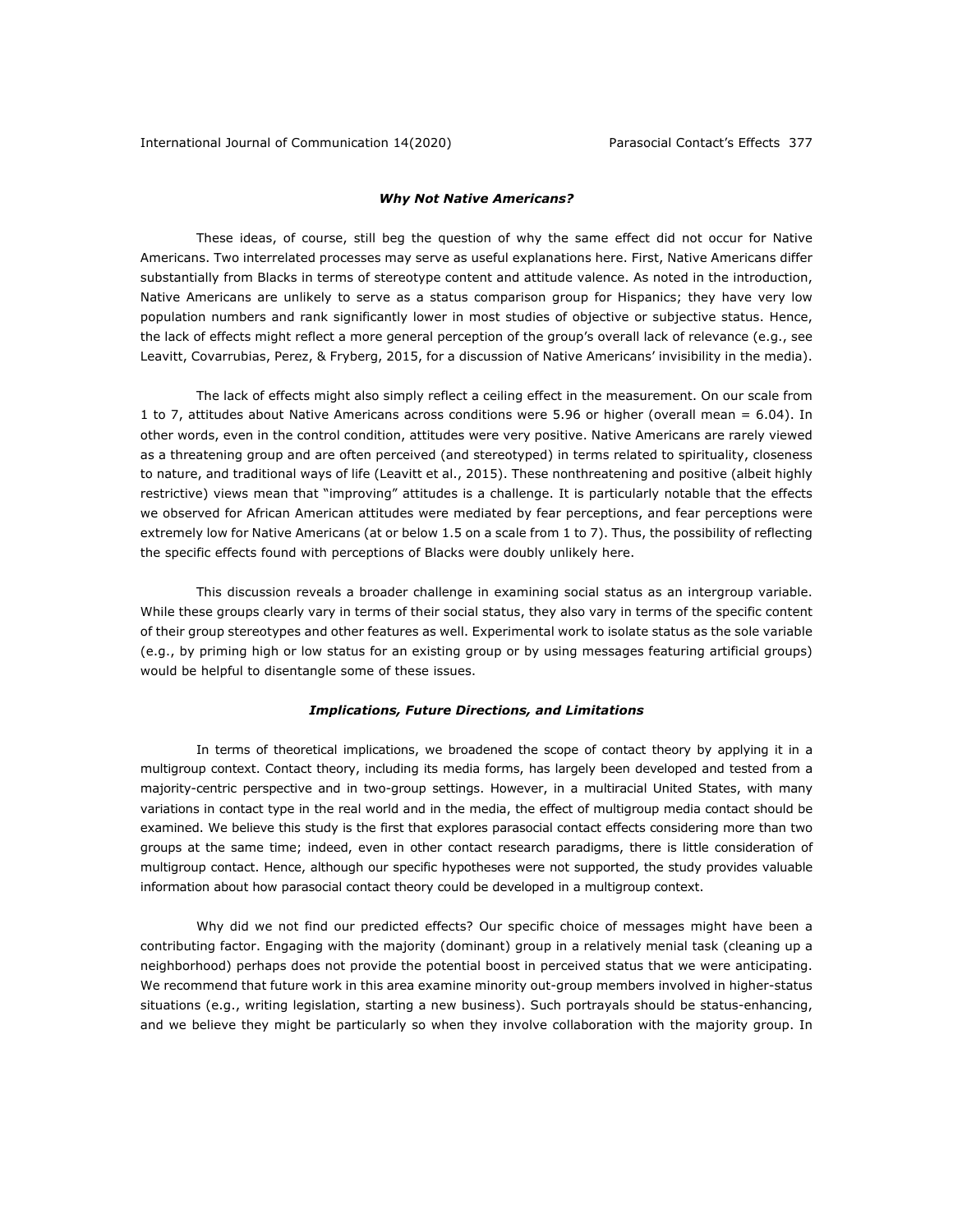other words, despite the lack of effects in our specific context, we still believe there is value in examining whether a minority group's perceived status is increased by seeing members of that group in contact with the majority group, and whether such status increases result in intergroup tensions among minority groups. An interesting corollary would be to examine whether negative contact between an out-group minority and the out-group majority might improve interminority relations. Viewing another minority group member being abused by the majority might engender a sense of shared destiny and interminority solidarity in ways that mirror our original prediction for positive contact (Hurwitz, Peffley, & Mondak, 2015).

Our study sets the stage for exploration of other forms of multigroup contact. These include, for example, examining contact among three (or even more) groups, whether including or excluding the in-group. Recent research reports that observing positively portrayed in-group members in media improves attitudes toward the in-group (Tukachinsky, Mastro, & Yarchi, 2017). This suggests the value of exploring multigroup media contact that includes the in-group (i.e., various forms of vicarious contact), something we did not do.

In terms of practical implications for producing prejudice-reducing media messages, we know that exposure to a positively portrayed minority group can reduce prejudice. Extending previous literature, our findings suggest that exposure to a minority out-group interacting with majority group can also reduce prejudice toward the minority group. This finding provides evidence to encourage multicultural casts in the media. Even portrayals of out-groups other than a focal out-group might improve attitudes toward the focal out-group via cognitive liberalization, deprovincialization, or elevation. It is worth advocating for more frequent positive portrayals of specific groups, but more portrayals of dynamic and positive multigroup settings might be a particularly promising goal for producers committed to improving the intergroup media landscape.

The current work is limited because we did not measure perceived social status of the three groups among our sample, or among any large sample of Hispanics. Hence, while we have reviewed considerable evidence for the idea that Blacks and Hispanics are perceived to have similar status, and higher status than Native Americans, we cannot definitively say that these perceptions are shared by our sample. We also did not measure potential identification of the Hispanic participants with the White ethnic group. In the screening, they all selected Hispanic as the group with which they identified the most, but they may also have identified as White and hence might have seen the White participants in the stimuli as in-group members. Also, we used only a short newspaper story as the experimental stimulus, which may have weakened the manipulation effect. If the same information was presented in richer media (e.g., TV news) via long-term, repeated exposure, then the experimental stimuli might be more impactful. An additional limitation is that we used news media. News has the advantage of enhancing the perceived reality of the message (Appel & Maleckar, 2012). However, parasocial contact effects have largely been documented with fictional stimuli (e.g., Schiappa et al., 2005), and our effects might not extend to such portrayals.

Finally, the current study tests only one type of mediated intergroup contact. The multigroup context allows for forms other than parasocial out-group–out-group contact, such as three-group contact involving an in-group member and members of both out-groups. This contact type might be termed *out-group–out-group vicarious contact*. Such contact has the potential to invoke social learning processes and hence to have stronger effects than parasocial contact (without an in-group member). Despite these limitations and unexpected results, our findings provide valuable information about how theoretical models of mediated intergroup contact can be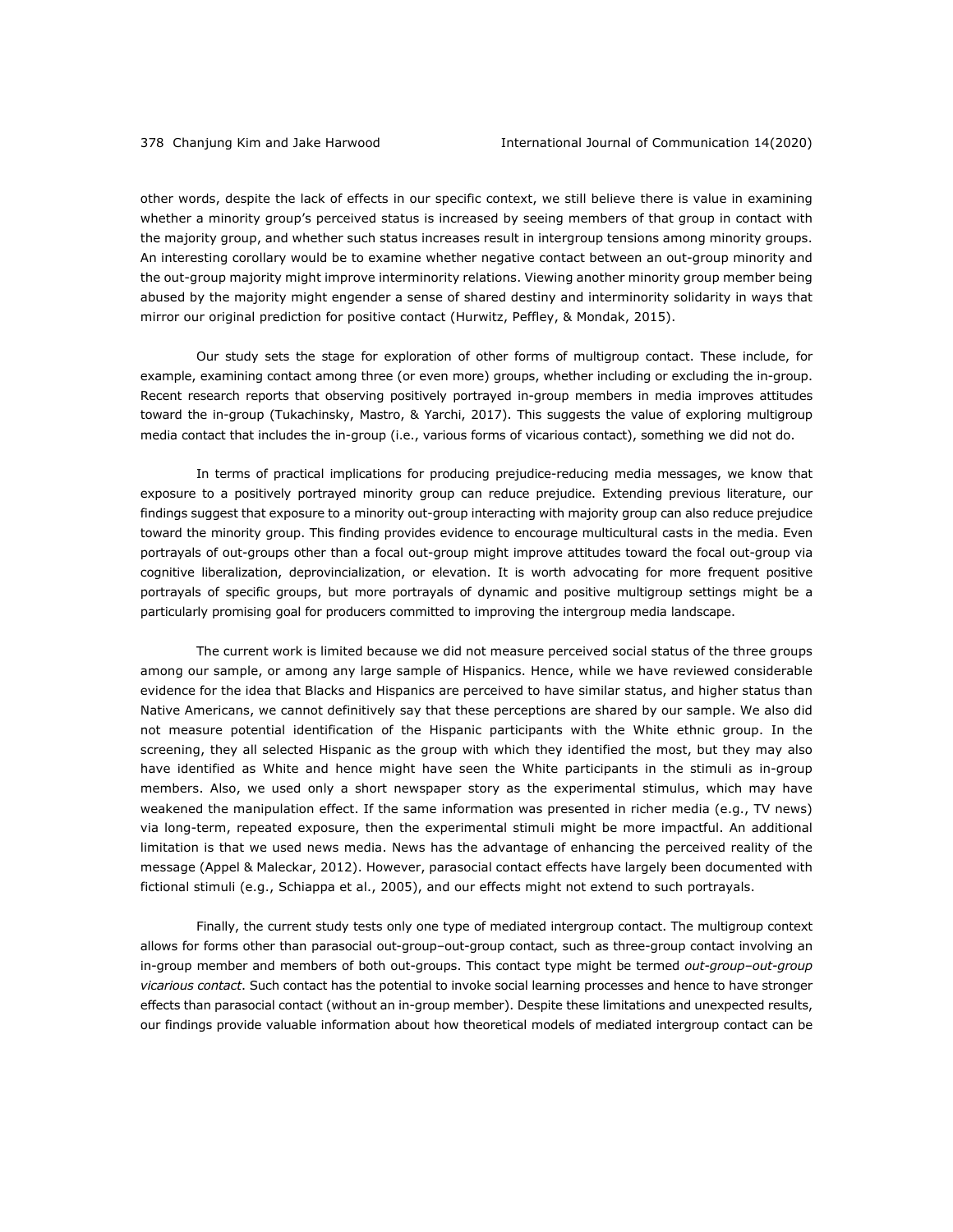expanded to incorporate more realistic portrayals of our multicultural world. The results provide a tantalizing glimpse of how portrayals of one group can improve attitudes about a second group.

#### **References**

Allport, G. W. (1954). *The nature of prejudice.* Reading, MA: Addison-Wesley.

- Appel, M., & Maleckar, B. (2012). The influence of paratext on narrative persuasion: Fact, fiction, or fake? *Human Communication Research*, *38*, 459–484. doi:10.1111/j.1468-2958.2012.01432.x
- Bikmen, N. (2011). Asymmetrical effects of contact between minority groups: Asian and Black students in a small college. *Cultural Diversity and Ethnic Minority Psychology*, *17*, 186–194. doi:10.1037/a0023230
- Bobo, L., & Hutchings, V. L. (1996). Perceptions of racial group competition: Extending Blumer's theory of group position to a multiracial social context. *American Sociological Review*, *61*, 951–972. doi:10.2307/2096302
- Brigham, J. C. (1993). College students' racial attitudes. *Journal of Applied Social Psychology*, *23*, 1933– 1967. doi:10.1111/j.1559-1816.1993.tb01074.x
- Chang, M., Astin, A., & Kim, D. (2004). Cross-racial interaction among undergraduates: Some consequences, causes, and patterns. *Research in Higher Education*, *45*, 529–553. doi:10.1023/B:RIHE.0000032327.45961.33
- Crisp, R. J., & Turner, R. N. (2009). Can imagined interactions produce positive perceptions? Reducing prejudice through simulated social contact. American Psychologist, 64, 231-240. doi:10.1037/a0014718
- Cohen, J. (2001). Defining identification: A theoretical look at the identification of audiences with media characters. *Mass Communication and Society*, *4*, 245–264. doi:10.1207/S15327825MCS0403\_01
- Dijker, A. J. (1987). Emotional reactions to ethnic minorities. *European Journal of Social Psychology*, *17*, 305–325. doi:10.1002/ejsp.2420170306
- Dixon, J., Durrheim, K., Tredoux, C., Tropp, L. R., Clack, B., & Eaton, E. (2010). A paradox of integration? Interracial contact, prejudice reduction and Black South Africans' perceptions of racial discrimination. *Journal of Social Issues*, *66*, 401–416. doi:10.1111/j.1540-4560.2010.01652.x
- Dixon, J., Tropp, L. R., Durrheim, K., & Tredoux, C. (2010). "Let them eat harmony": Prejudice-reduction strategies and attitudes of historically disadvantaged groups. *Current Directions in Psychological Science*, *19*, 76–80. doi:10.1177/0963721410363366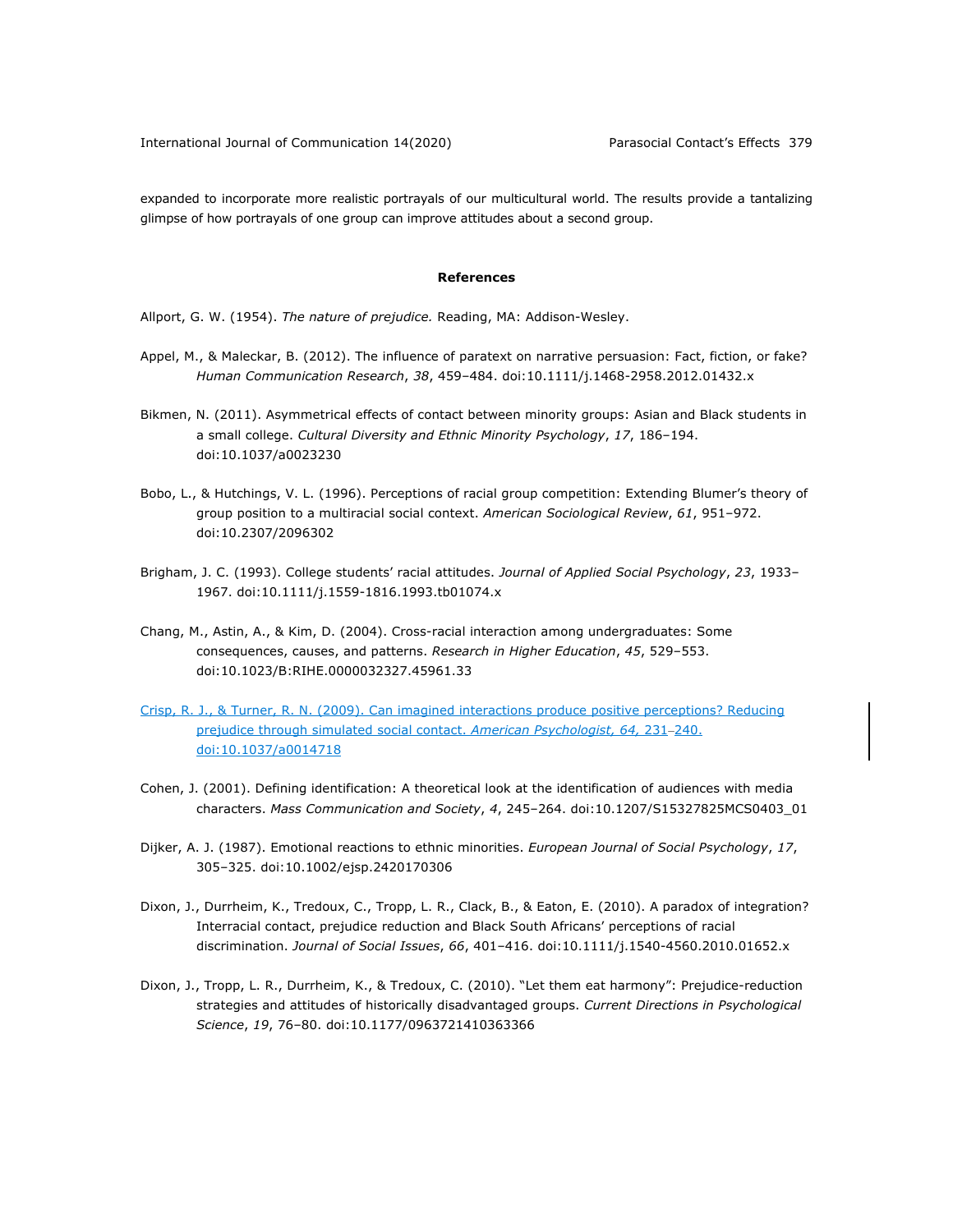- Dixon, T. L. (2015). Good guys are still always in white? Positive change and continued misrepresentation of race and crime on local television news. *Communication Research*, *44*, 775–792. doi:10.1177/0093650215579223
- Dovidio, J. F., Brigham, J. C., Johnson, B. T., & Gaertner, S. L. (1996). Stereotyping, prejudice, and discrimination: Another look. In N. Macrae, C. Stangor, & M. Hewstone (Eds.), *Stereotypes and stereotyping* (pp. 276–319). New York, NY: Guilford Press.
- Festinger, L. (1954). A theory of social comparison processes. *Human Relations*, *7*, 117–140. doi:10.1177/001872675400700202
- Frijda, N. H. (1987). Emotion, cognitive structure, and action tendency. *Cognition and Emotion*, *1*, 115– 143. doi:10.1080/02699938708408043
- Frijda, N. H., Kuipers, P., & ter Schure, E. (1989). Relations among emotion, appraisal, and emotional action readiness. *Journal of Personality and Social Psychology*, *57*, 212–228. doi:10.1037/0022- 3514.57.2.212
- Fujioka, Y. (1999). Television portrayals and African American stereotypes: Examination of television effects when direct contact is lacking. *Journalism and Mass Communication Quarterly*, *76*, 52–75. doi:10.1177/107769909907600105
- Gay, C. (2006). Seeing difference: The effect of economic disparity on black attitudes toward Latinos. *American Journal of Political Science*, *50*(4), 982–997. doi:10.1111/j.1540-5907.2006.00228.x
- Giles, H., Bourhis, R. Y., & Taylor, D. M. (1977). Towards a theory of language in ethnic group relations. In. H. Giles (Ed.), *Language, ethnicity and intergroup relations* (pp. 307–348). London, UK: Academic Press.
- Harwood, J. (2010). The contact space: A novel framework for intergroup contact research. *Journal of Language and Social Psychology*, *29*, 147–177. doi:10.1177/0261927X09359520
- Harwood, J., & Joyce, N. (2012). Intergroup contact and communication. In H. Giles (Ed.), *The handbook of intergroup communication* (pp. 167–180). New York, NY: Routledge.
- Harwood, J., Paolini, S., Joyce, N., Rubin, M., & Arroyo, A. (2011). Secondary transfer effects from imagined contact: Group similarity affects the generalization gradient. *British Journal of Social Psychology*, *50*(1), 180–189. doi:10.1348/014466610X524263
- Hayes, A. F. (2013). *Introduction to mediation, moderation, and conditional process analysis.* New York, NY: Guilford Press.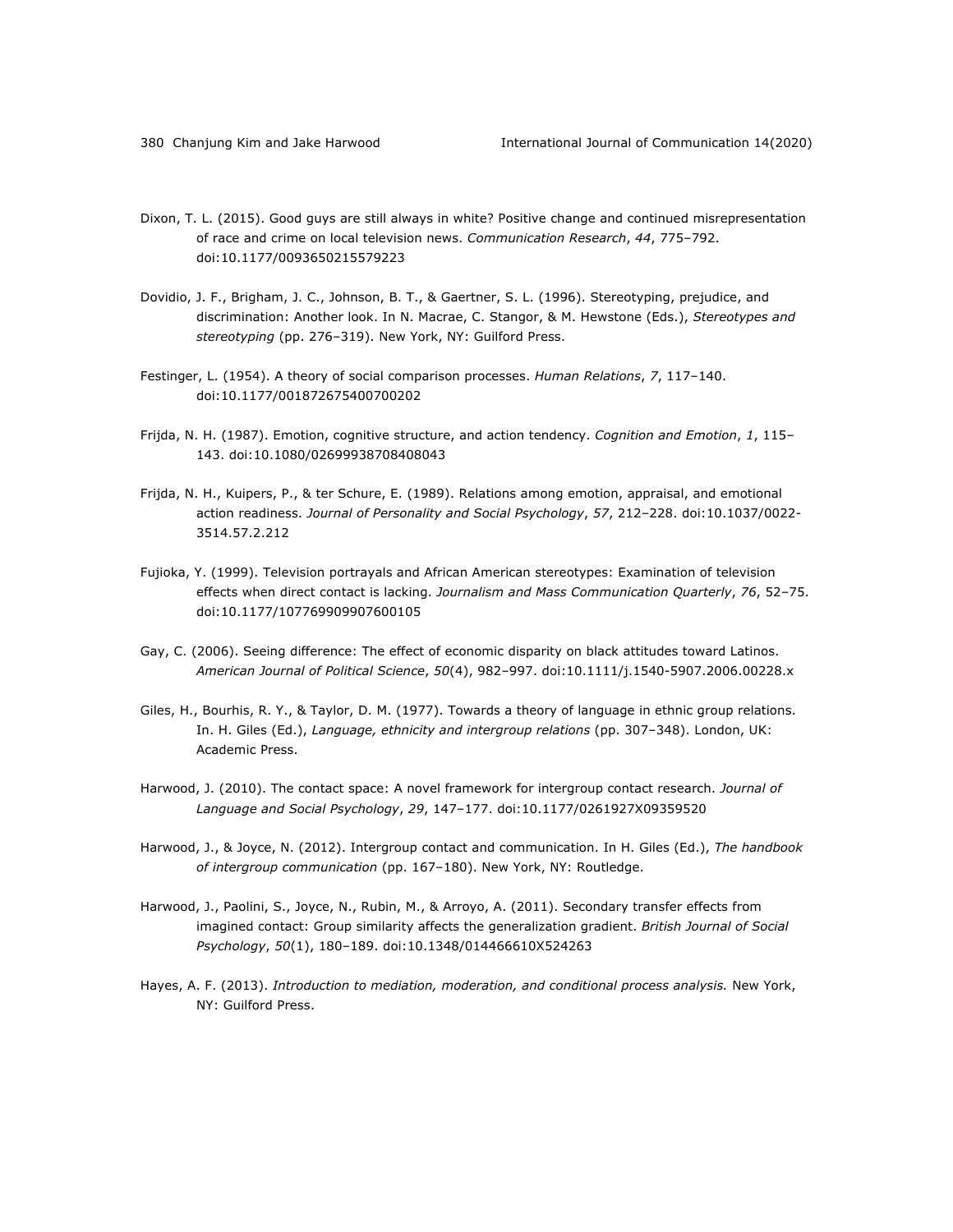- Hayes, A. F., & Preacher, K. J. (2014). Statistical mediation analysis with a multicategorical independent variable. *British Journal of Mathematical and Statistical Psychology*, *67*, 451–470. doi:10.1111/bmsp.12028
- Hodson, G., Crisp, R. J., Meleady, R., & Earle, M. (2018). Intergroup contact as an agent of cognitive liberalization. *Perspectives on Psychological Science*, *13*(5), 523–548. doi:10.1177/1745691617752324
- Hogg, M. A. (2016). Social identity theory. In S. McKeown, R. Haji, & N. Ferguson (Eds.), *Understanding peace and conflict through social identity theory* (pp. 3–17). New York, NY: Springer.
- Horton, D., & Wohl, R. (1956). Mass communication and para-social interaction: Observations on intimacy at a distance. *Psychiatry*, *19*(3), 215–229. doi:10.1080/00332747.1956.11023049
- Hurwitz, J., Peffley, M., & Mondak, J. (2015). Linked fate and outgroup perceptions: Blacks, Latinos, and the US criminal justice system. *Political Research Quarterly*, *68*(3), 505–520. doi:10.1177/1065912915589597
- Jetten, J., Spears, R., & Postmes, T. (2004). Intergroup distinctiveness and differentiation: A metaanalytic integration. *Journal of Personality and Social Psychology*, *86*, 862–879. doi:10.1037/0022-3514.86.6.862
- Johnson, J. H., Farrell, W. C., & Guinn, C. (1997). Immigration reform and the browning of America: Tensions, conflicts, and community instability in metropolitan Los Angeles. *International Migration Review*, *31*, 1055–1095. doi:10.1177/019791839703100411
- Joyce, N., & Harwood, J. (2014). Improving intergroup attitudes through televised vicarious intergroup contact: Social cognitive processing of ingroup and outgroup information*. Communication Research*, *41*, 627–643. doi:10.1177/0093650212447944
- Leavitt, P. A., Covarrubias, R., Perez, Y. A., & Fryberg, S. A. (2015). "Frozen in time": The impact of Native American media representations on identity and self-understanding. *Journal of Social Issues*, *71*(1), 39–53. doi:10.1111/josi.12095
- Luhtanen, R., & Crocker, J. (1992). A collective self-esteem scale: Self-evaluation of one's social identity. *Personality and Social Psychology Bulletin*, *18*, 302–318. doi:10.1177/0146167292183006
- Mackie, D. M., Devos, T., & Smith, E. R. (2000). Intergroup emotions: Explaining offensive action tendencies in an intergroup context. *Journal of Personality and Social Psychology*, *79*, 602–616. doi:10.1037/0022-3514.79.4.602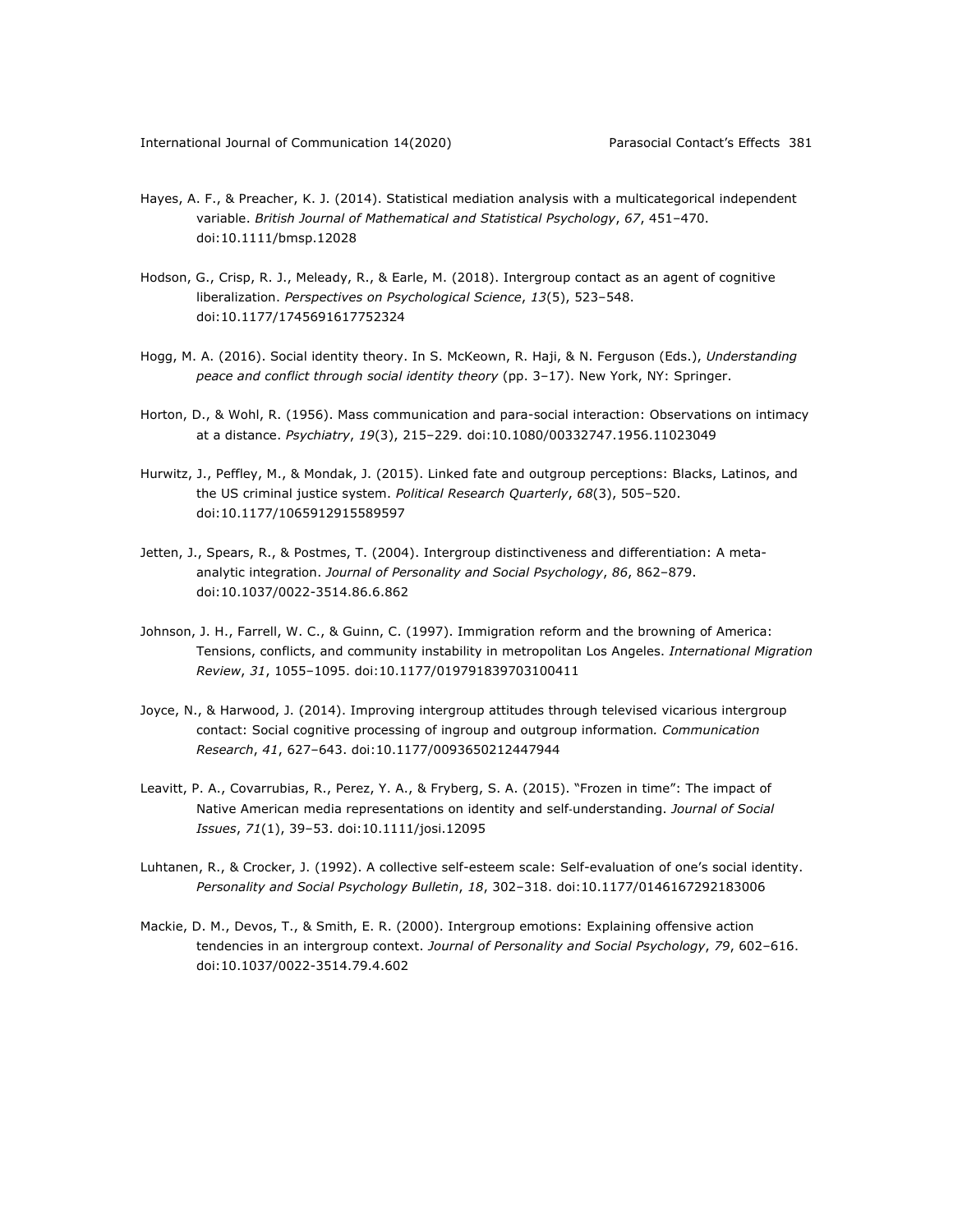- Mackie, D. M., Silver, L., & Smith, E. R. (2004). Emotion as an intergroup phenomenon. In C. W. Leach & L. A. Tiedens (Eds.), *The social life of emotions* (pp. 227–245). New York, NY: Cambridge University Press.
- Mastro, D. (2015). Why the media's role in issues of race and ethnicity should be in the spotlight. *Journal of Social Issues*, *71*, 1–16. doi:10.1111/josi.12093
- Mastro, D., & Tukachinsky, R. (2011). The influence of exemplar versus prototype-based media primes on racial/ethnic evaluations. *Journal of Communication*, *61*, 916–937. doi:10.1111/j.1460- 2466.2011.01587.x
- Mazziotta, A., Mummendey, A., & Wright, S. C. (2011). Vicarious intergroup contact effects: Applying social-cognitive theory to intergroup contact research. *Group Processes and Intergroup Relations*, *14*, 255–274. doi:10.1177/1368430210390533
- McClain, P. D., Carter, N. M., DeFrancesco Soto, V. M., Lyle, M. L., Grynaviski, J. D., Nunnally, S. C., Scotto, T. S., Kendrick, J. A., Lackey, G. F., & Cotton, K. D. (2006). Racial distancing in a southern city: Latino immigrants' views of Black Americans. *Journal of Politics*, *68*, 571–584. doi:10.1111/j.1468-2508.2006.00446.x
- McClain, P. D., & Joseph, S. (2013). *Can we all get along? Racial and ethnic minorities in American politics.* Boulder, CO: Westview Press.
- Meleady, R., Crisp, R. J., Hodson, G., & Earle, M. (2019). On the generalization of intergroup contact: A taxonomy of transfer effects. *Current Directions in Psychological Science*, *28*, 430–445. doi:10.1177/0963721419848682
- Moyer-Gusé, E., Dale, K. R., & Ortiz, M. (2019). Reducing prejudice through narratives: An examination of the mechanisms of vicarious intergroup contact. *Journal of Media Psychology: Theories, Methods, and Applications*, *31*(4), 185–195*.* doi:10.1027/1864-1105/a000249
- Oliver, E., & Wong, J. (2003). Intergroup prejudice in multiethnic settings. *American Journal of Political Science*, *47*, 567–582. doi:10.1111/1540-5907.00040
- Oliver, M. B., Kim, K., Hoewe, J., Chung, M. Y., Ash, E., Woolley, J. K., & Shade, D. D. (2015). Mediainduced elevation as a means of enhancing feelings of intergroup connectedness. *Journal of Social Issues*, *71*, 106–122. doi:10.1111/josi.12099
- Ortiz, M., & Harwood, J. (2007). A social cognitive theory approach to the effects of mediated intergroup contact on intergroup attitudes. *Journal of Broadcasting and Electronic Media*, *51*, 615–631. doi:10.1080/08838150701626487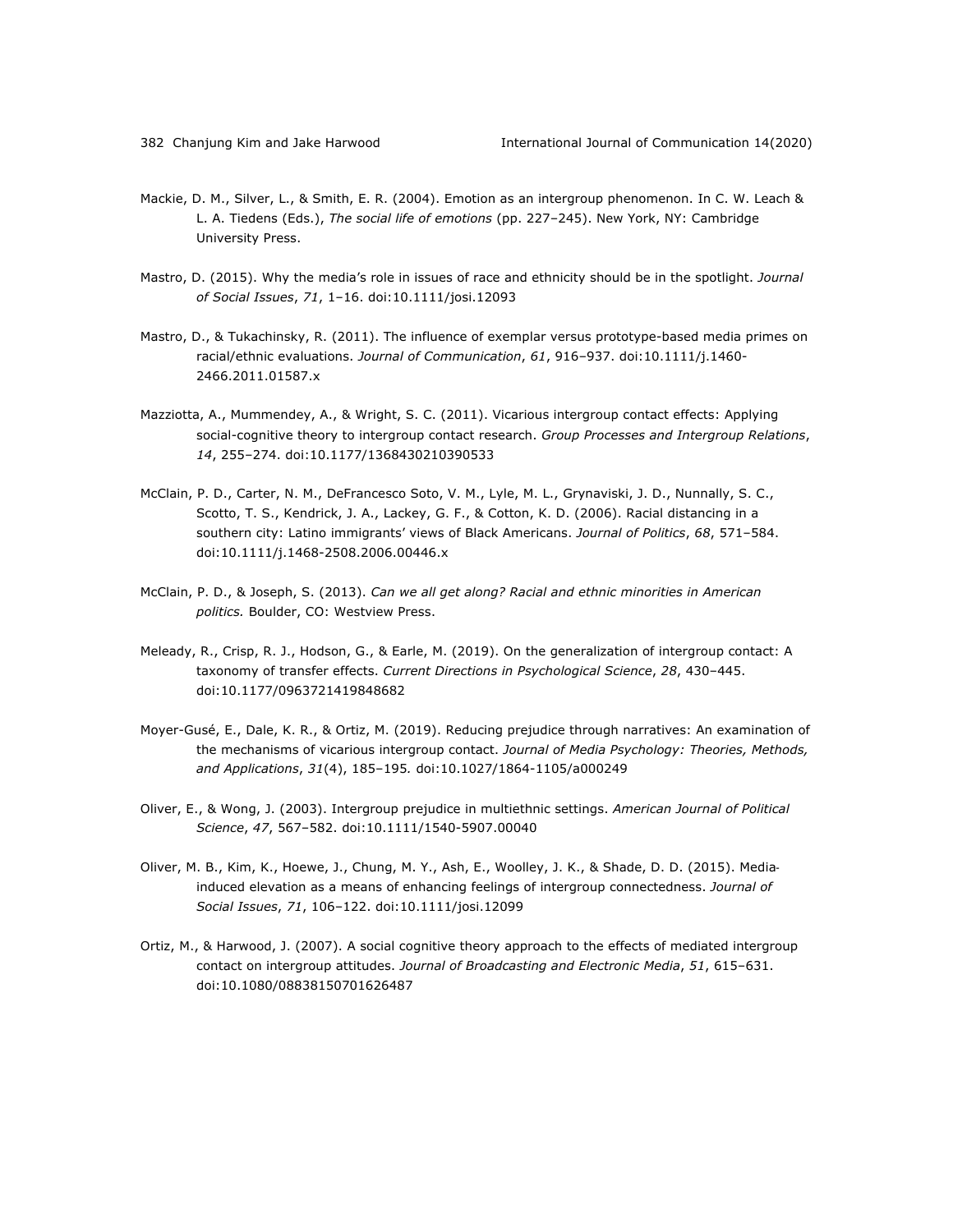- Park, S. Y. (2012). Mediated intergroup contact: Concept explication, synthesis, and application. *Mass Communication and Society*, *15*, 136–159. doi:10.1080/15205436.2011.558804
- Petersen, R. P., Johnson, D. W., & Johnson, R. T. (1991). Effects of cooperative learning on perceived status of male and female pupils. *Journal of Social Psychology*, *131*, 717–735. doi:10.1080/00224545.1991.9924655
- Pettigrew, T. F. (1997). Generalized intergroup contact effects on prejudice. *Personality and Social Psychology Bulletin*, *23*, 173–185. doi:10.1177/0146167297232006
- Pettigrew, T. F. (2009). Secondary transfer effect of contact: Do intergroup contact effects spread to noncontacted outgroups? *Social Psychology*, *40*, 55–65. doi:10.1027/1864-9335.40.2.55
- Pettigrew, T. F., & Tropp, L. R. (2006). A meta-analytic test of intergroup contact theory. *Journal of Personality and Social Psychology*, *90*, 751–783. doi:10.1037/0022-3514.90.5.751
- Pettigrew, T. F., & Tropp, L. R. (2008). How does contact reduce prejudice? A meta-analytic test of three mediators. *European Journal of Social Psychology*, *38*, 922–934. doi:10.1002/ejsp.504
- Pettigrew, T. F., Tropp, L. R., Wagner, U., & Christ, O. (2011). Recent advances in intergroup contact theory. *International Journal of Intercultural Relations*, *35*, 271–280. doi:10.1016/j.ijintrel.2011.03.001
- Ramasubramanian, S. (2015). Using celebrity news stories to effectively reduce racial/ethnic prejudice. *Journal of Social Issues*, *71*, 123–138. doi:10.1111/josi.12100
- Riek, B. M., Mania, E. W., & Gaertner, S. L. (2006). Intergroup threat and outgroup attitudes: A metaanalytic review. *Personality and Social Psychology Review*, *10*, 336–353. doi:10.1207/s15327957pspr1004\_4
- Saguy, T., Tausch, N., Dovidio, J., & Pratto, F. (2009). The irony of harmony: Intergroup contact can produce false expectations for equality. *Psychological Science*, *20*, 14–21. doi:10.1111/j.1467- 9280.2008.02261.x
- Schiappa, E., Gregg, P. B., & Hewes, D. E. (2005). The parasocial contact hypothesis. *Communication Monographs*, *72*, 92–115. doi.org/10.1080/0363775052000342544
- Sigelman, L., Bledsoe, T., Welch, S., & Combs, M. W. (1996). Making contact? Black–White social interaction in the urban setting. *American Journal of Sociology*, *101*, 1306–1332. doi:10.1086/230824
- Smith, C. A., & Ellsworth, P. C. (1987). Patterns of appraisal and emotion related to taking an exam. *Journal of Personality and Social Psychology*, *52*, 475–488. doi:10.1037//0022-3514.52.3.475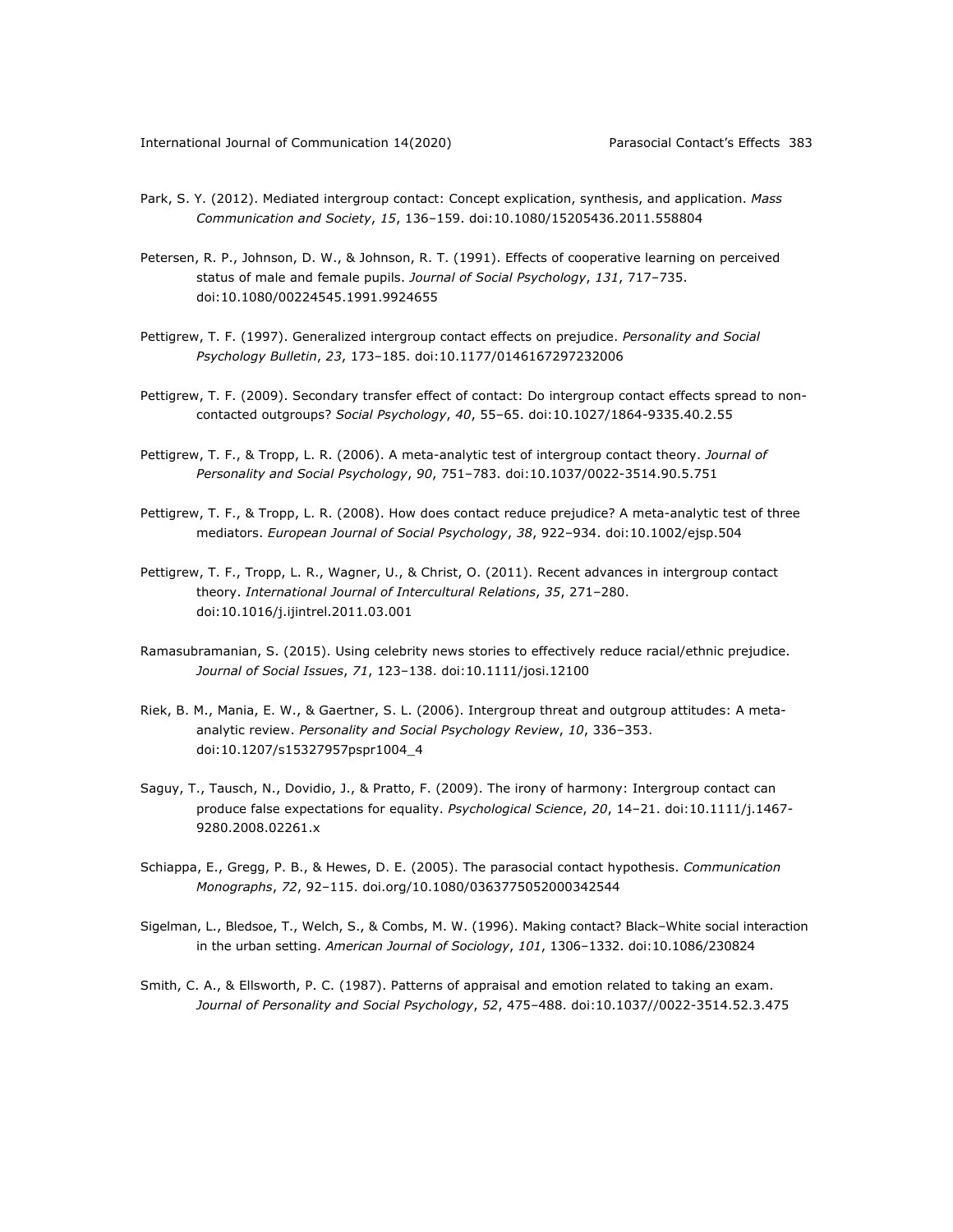- Smith, E. R. (1993). Social identity and social emotions: Toward new conceptualizations of prejudice. In D. M. Mackie & D. Hamilton (Eds.), *Affect, cognition and stereotyping: Interactive processes in group perception* (pp. 297–315). San Diego, CA: Academic Press.
- Song, M. (2004). Introduction: Who's at the bottom? Examining claims about racial hierarchy. *Ethnic and Racial Studies*, *27*, 859–877. doi:10.1080/0141987042000268503
- Stephan, W. G., Ybarra, O., & Bachman, G. (1999). Prejudice toward immigrants. *Journal of Applied Social Psychology*, *29*, 2221–2237. doi:10.1111/j.1559-1816.1999.tb00107.x
- Tajfel, H. (1982). Social psychology of intergroup relations. *Annual Review of Psychology*, *33*, 1–39. doi:10.1146/annurev.ps.33.020182.000245
- Tajfel, H., & Turner, J. (1979). An integrative theory of intergroup conflict. In W. G. Austin & S. Worchel (Eds.), *The social psychology of intergroup relations* (pp. 33–47). Monterey, CA: Brooks/Cole.
- Tropp, L. R., & Pettigrew, T. F. (2005). Relationships between intergroup contact and prejudice among minority and majority status groups. *Psychological Science*, *16*, 951–957. doi:10.1111/j.1467- 9280.2005.01643.x
- Tukachinsky, R., Mastro, D., & Yarchi, M. (2017). The effect of prime-time television ethnic/racial stereotypes on Latino and Black Americans: A longitudinal national level study. *Journal of Broadcasting and Electronic Media*, *61*, 538–556. doi:10.1080/08838151.2017.1344669
- U.S. Census Bureau. (2011). *Overview of race and Hispanic origin: 2010 census briefs*. Washington, DC: U.S. Government Printing Office. Retrieved from http://www.census.gov/prod/cen2010/briefs/c2010br-02.pdf
- U.S. Census Bureau. (2017). Facts for features/American Indian and Alaska Native Heritage Month: November 2017. Washington, DC: U.S. Government Printing Office. Retrieved from: https://www.census.gov/newsroom/facts-for-features/2017/aian-month.html
- U.S. Census Bureau. (2018). *Current population reports, P60-263, income and poverty in the United States.* Washington, DC: U.S. Government Printing Office.
- Wegener, B. (1992). Concepts and measurement of prestige. *Annual Review of Sociology*, *18*, 253–280. doi:10.1146/annurev.so.18.080192.001345
- World Values Survey. (2014). Online data analysis. Retrieved from http://www.worldvaluessurvey.org/WVSOnline.jsp